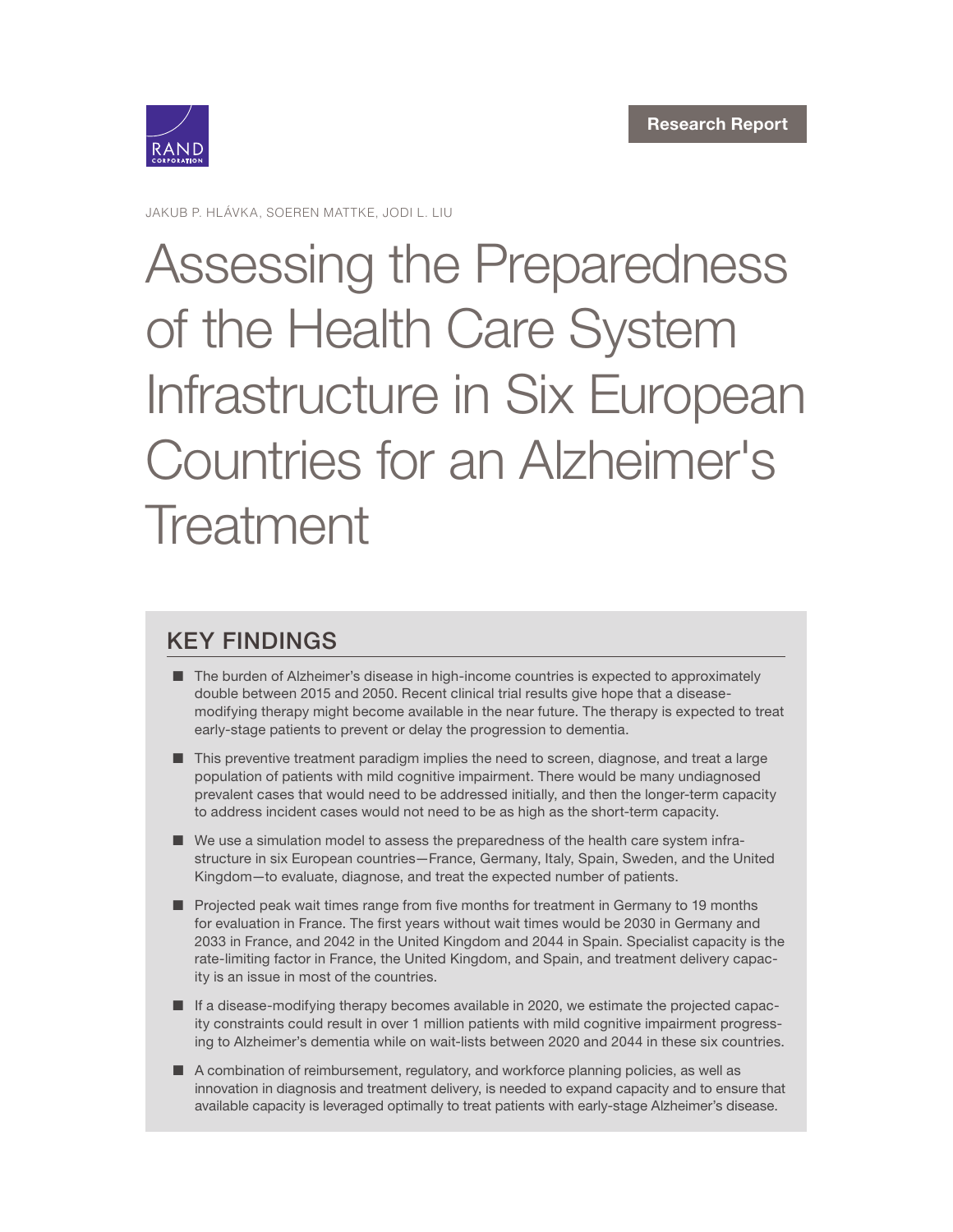## Introduction

Izheimer's disease is a progressive<br>neurodegenerative disorder that leads<br>to cognitive and functional decline,<br>resulting in Alzheimer's dementia and<br>premature death. Alzheimer's demen-<br>tia imposes a substantial burden on p lzheimer's disease is a progressive neurodegenerative disorder that leads to cognitive and functional decline, resulting in Alzheimer's dementia and premature death. Alzheimer's demenfamilies and caregivers, and the broader society. As the risk of developing Alzheimer's dementia increases with aging populations, the burden of disease is estimated to approximately double in G7 countries and nearly triple in G20 countries between 2015 and 2050 (Prince et al., 2015).

Currently, no disease-modifying treatment is available, but there are therapies in development. With some encouraging early-stage clinical trial results and collaboration efforts after many disappointing trials, there is cautious optimism that a therapy may become available in the near future (Aisen, 2017; "Alzheimer's Disease: A Time for Cautious Optimism," 2015). Although there have been recent setbacks in trials that raise questions about the disease targets and mechanisms of action (Honig et al., 2018; Murphy, 2018), several therapies remain in clinical trials (Table 1).

Based on results from early-stage clinical trials, therapeutic development has focused on the hypothesis that Alzheimer's dementia must be prevented rather than cured, because candidate treatments have not been able to reverse the course of dementia. Thus, current trials target patients with early-stage Alzheimer's disease by first screening patients for signs of early-stage memory loss, or mild cognitive impairment (MCI), conducting tests for the Alzheimer's disease pathology, and then treating patients with the aim of halting or slowing progression from MCI due to Alzheimer's disease to Alzheimer's dementia.

An important health systems challenge will arise if this new paradigm bears out in late-stage clinical trials. In the 28 European Union (EU) countries, we estimate that approximately 20 million individuals over age 55 have MCI (Eurostat, 2018; Petersen et al., 2018), although most people have not been tested for disease pathology, as there is currently no treatment option. Thus, when a therapy first becomes available,

there would be a substantial number of existing (or prevalent) MCI cases that would require screening, diagnosis, and then treatment as quickly as possible to prevent the progression to full-blown Alzheimer's dementia.<sup>1</sup>

We have previously analyzed the preparedness of the health care system in the United States to handle the potential caseload if and when a disease-modifying therapy becomes available (Liu et al., 2017). With the capacity of the current infrastructure projected forward, we found that there would be long waiting times for dementia specialist visits initially, followed by considerable waits for biomarker testing to confirm the Alzheimer's pathology and moderate waits for infusion delivery of the therapy, resulting in 2.1 million patients developing Alzheimer's dementia between 2020 and 2034 (about 13 percent of the potentially avoidable new cases in this period) while on waiting lists in the United States (Liu et al., 2017).

Other countries may face similar infrastructure challenges in diagnosing and delivering treatment to people with Alzheimer's disease. International attention has been paid to the preparedness of individual countries to support and adopt innovation in dementia diagnosis, treatment, and care. For example, the Global Coalition on Aging and Alzheimer's Disease International for G7 countries developed the Dementia Innovation Readiness Index (Global Coalition on Aging and Alzheimer's Disease International, 2017). The World Health Organization has a global action plan with action area 4 focused on diagnosis, treatment, care and support (WHO, 2017), and a guide for countries to develop dementia plans (WHO, 2018).

The objective of this study is to extend the infrastructure analysis to six European countries: France, Germany, Italy, Spain, Sweden, and the United Kingdom. This selection is made up of six large countries representing 65 percent of the population in the European Union (Eurostat, 2018). As with the U.S. analysis, we assess how each country's infrastructure for diagnosis and treatment lines up with the potential caseload of patients. We use the simulation model developed in the U.S. study and incorporate country-specific data and expert input on clinical practices. Our goal is to demonstrate the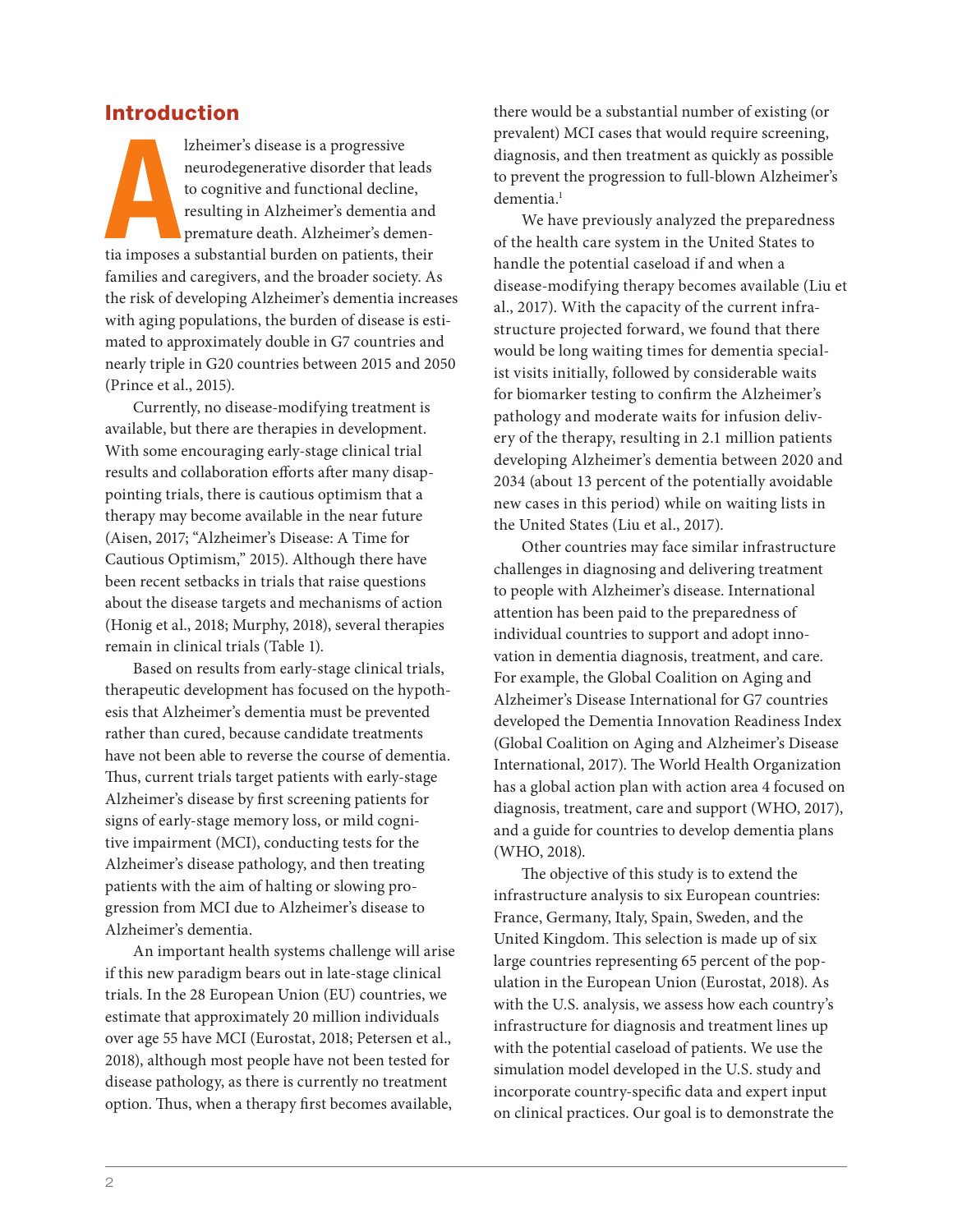#### TABLE 1

## Alzheimer's Disease-Modifying Therapy Candidates in Phase 2 and Phase 3 Clinical Trials, as of September 2018

| Candidate                    | Sponsor                                        | <b>Clinical Trial</b><br>Phase | <b>Expected Primary</b><br><b>Completion Date</b> | <b>National Clinical Trial</b><br>Identifier |
|------------------------------|------------------------------------------------|--------------------------------|---------------------------------------------------|----------------------------------------------|
| Anti-beta-amyloid antibodies |                                                |                                |                                                   |                                              |
| Aducanumab (BIIB037)         | Biogen <sup>a</sup>                            | Phase 3                        | January 2020                                      | NCT02477800                                  |
| Crenezumab                   | Hoffman-La Roche                               | Phase 3                        | August 2020                                       | NCT02670083                                  |
| Gantenerumab                 | Hoffman-La Roche                               | Phase 3                        | May 2022                                          | NCT03443973,<br>NCT03444870                  |
| <b>BAN2401</b>               | Eisai/Biogen                                   | Phase 2                        | <b>July 2018</b>                                  | NCT01767311                                  |
| LY3002813b                   | Eli Lilly                                      | Phase 2                        | October 2020                                      | NCT03367403                                  |
| Anti-tau antibodies          |                                                |                                |                                                   |                                              |
| ABBV-8E12                    | AbbVie                                         | Phase 2                        | December 2020                                     | NCT02880956                                  |
| RO7105705                    | Genentech                                      | Phase 2                        | September 2020                                    | NCT03289143                                  |
| <b>BACE</b> inhibitors       |                                                |                                |                                                   |                                              |
| Elenbecestat (E2609)         | Eisai/Biogen                                   | Phase 3                        | March 2021                                        | NCT03036280                                  |
| <b>CNP520</b>                | Novartis/Amgen/Banner<br>Alzheimer's Institute | Phase 2/3                      | <b>July 2024</b>                                  | NCT03131453                                  |
| Vaccines                     |                                                |                                |                                                   |                                              |
| CAD106 (anti-beta amyloid)   | <b>Novartis</b>                                | Phase 2/3                      | August 2024                                       | NCT02565511                                  |
| AADvac1 (anti-tau)           | Axon Neuroscience                              | Phase 2                        | June 2019                                         | NCT02579252                                  |

SOURCE: RAND analysis of company websites and ClinicalTrials.gov website as of September 21, 2018.

NOTE: BACE = beta-secretase 1.

a Aducanumab is jointly developed with Eisai.

b LY3002813 is being evaluated alone and in combination with LY3202626, a BACE inhibitor.

potential magnitude of the mismatch between the patient caseload and the available supply of services, not to provide an exact prediction of future therapies and capacity. Our estimates reflect a base case scenario assuming that the current capacities of the health care systems are carried forward.

In the following sections, we briefly describe the conceptual framework and the simulation model. We then present data on the current capacity in each country. We show the effects of capacity constraints on access to diagnosis and treatment of Alzheimer's disease and describe the effects of resolving the capacity constraints in each country. We conclude with a comparison of the preparedness of the health care systems in the six countries and discuss potential efforts to address the expected mismatch between

supply and demand. We hope this analysis will help facilitate continued dialogue among stakeholders on how to ensure timely diagnosis and treatment of patients if a disease-modifying therapy for Alzheimer's becomes available.

## Conceptual Framework and Simulation Model

The patient journey that we use as the framework for our analysis is depicted in Figure 1. We assume that individuals age 55 and older could undergo cognitive screening via a short instrument, such as the Mini–Mental State Examination or Folstein test in a primary care setting (screening phase) (Folstein, Folstein, and McHugh, 1975); we use the threshold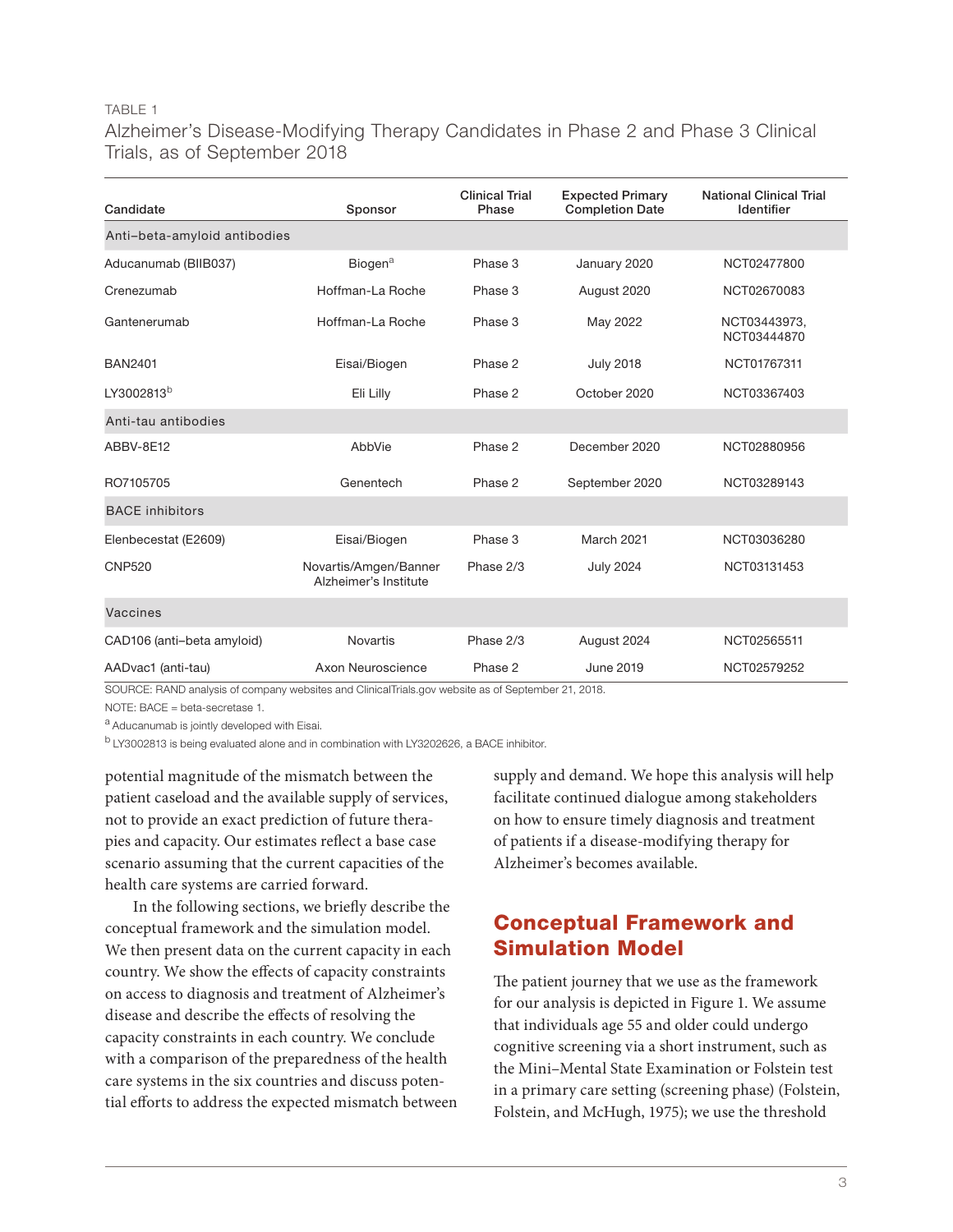## FIGURE 1 Conceptual Framework for the Patient Journey



SOURCE: Liu et al., 2017.

NOTE: AD = Alzheimer's dementia.

of 55 years based on the inclusion criteria in several late-stage clinical trials currently in progress (e.g., U.S. National Library of Medicine, 2018a; 2018b; 2018c). Patients screening positive would be referred to a dementia specialist for further evaluation and possible referral to testing for the presence of biomarkers related to Alzheimer's disease (diagnostic phase). If testing is positive, patients would return to the dementia specialist for further evaluation to confirm whether treatment is indicated and appropriate. If appropriate, they would be referred to treatment (treatment phase), which would reduce the risk of progression from MCI to manifest dementia due to Alzheimer's disease (outcomes phase). While patients await diagnosis and treatment, the disease continues

to progress—that is, patients are at risk of progressing to a later stage of the disease, at which point the treatment would no longer be effective.

We use the simulation model previously developed for use in the United States to estimate the effect of capacity constraints on access to care for patients with suspected Alzheimer's disease (Liu et al., 2017). The model consists of a Markov model to simulate transitions between disease states and a systems dynamic model to simulate health care system capacity constraints within the MCI state. Patients' journey through the disease states is guided by transition probabilities from having "no cognitive impairment" (i.e., no MCI and no Alzheimer's dementia) to MCI to Alzheimer's dementia. The transition probabilities are based on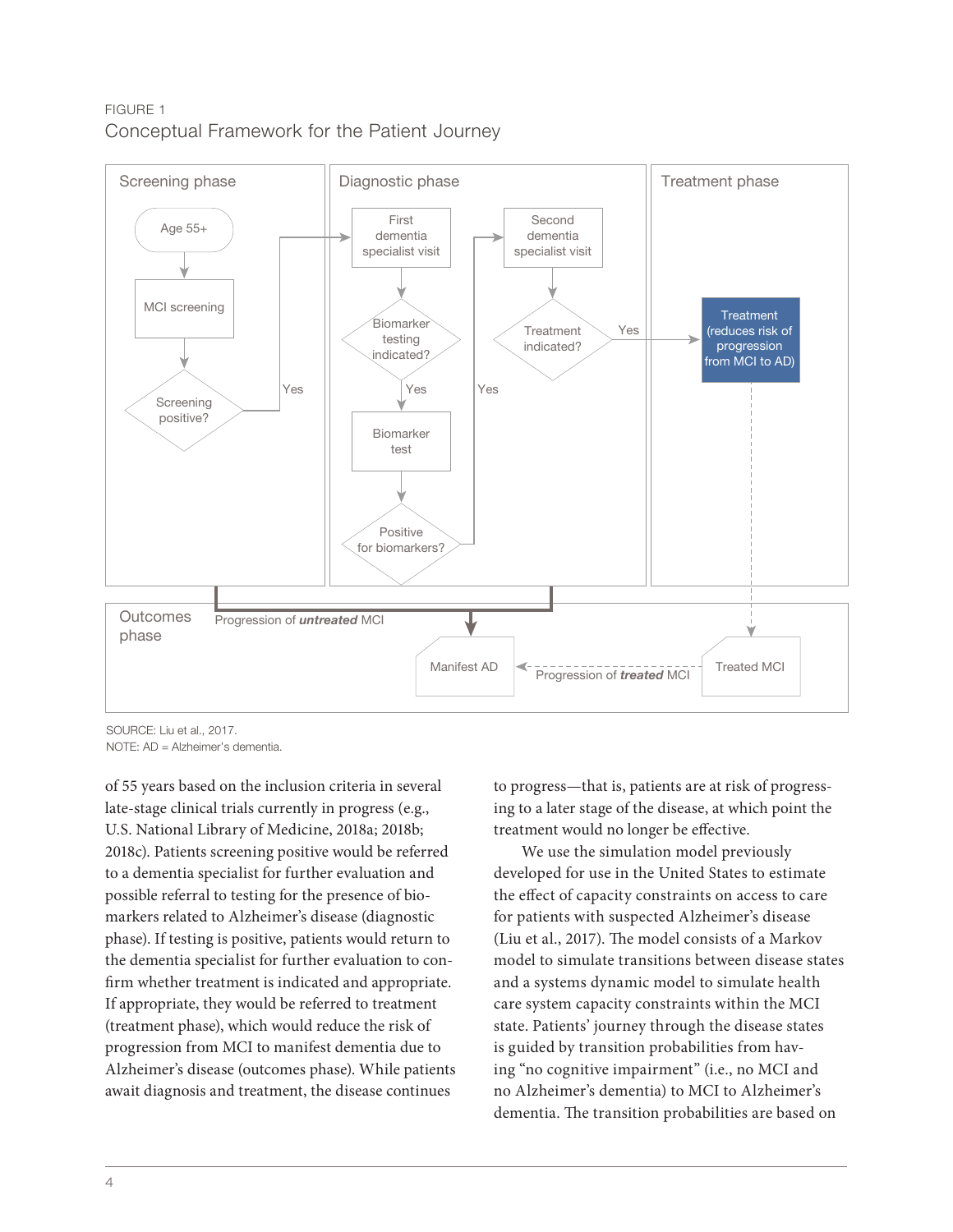reported rates from epidemiological studies (see the appendix Table A.1). Within the MCI state, patients move through the diagnostic and treatment phases based on a system dynamics model with outflows constrained by infrastructure capacity. We model three capacity constraints: availability of dementia specialists, biomarker testing, and infusion delivery. We optimize the capacity of the dementia specialist workforce to provide the second (confirmatory) visit to a patient such that the maximum number of patients receive their confirmatory visit in the same year as their initial visit—that is, we assume that specialists would not take on a new patient for an initial visit if the specialist would not have the capacity to provide confirmatory visits for existing patients. Figure 2 shows the expected patient demand in the six countries at each stage of the patient journey, assuming no constraints on infrastructure capacity for screening, diagnosis, and treatment. We estimate that 7.1 million MCI patients would seek evaluation by a dementia specialist and 2.3 million would be indicated for treatment in the six countries. See appendix Figure A.1 for the expected patient demand in each country.

The assumptions about patient uptake, contraindications, and the treatment delivery and

#### FIGURE 2

Expected Patient Demand at Each Stage of the Patient Journey in the Six European Countries in 2019 (millions)



NOTE: The number of expected patients is from France, Germany, Italy, Spain, Sweden, and the United Kingdom.

effectiveness are based on expert input in the U.S. study as described in Liu et al., 2017. For this analysis of the six European countries, we apply the same general assumptions regarding the treatment, uptake, and disease transitions as in our U.S. study and indicate when different assumptions are used. In summary, the key assumptions in our analysis are as follows:

- A disease-modifying therapy for patients with MCI due to Alzheimer's disease becomes available in 2020. We assume the therapy would be an anti–beta-amyloid monoclonal antibody, as candidates that target betaamyloid are the furthest along in clinical trials, that would be delivered by intravenous administration.
- Individuals become eligible for annual cognitive screening at age 55. Annual screenings are conducted by general practitioners, and we assume screening capacity would be unconstrained. We assume that 80 percent of eligible individuals would be screened each year. Screening starts in 2019 as patients and providers anticipate the approval of the therapy. We assume that 50 percent of individuals who screen positive for MCI would continue to receive further evaluation.
- Further evaluation would be conducted during a single visit to a dementia specialist—a neurologist, geriatrician, or geriatric (or old-age) psychiatrist, depending on the clinicians involved in dementia diagnosis and care in each country. If the evaluation confirms MCI and does not find an alternative explanation for MCI (e.g., prior stroke) or a reason to not pursue treatment (e.g., presence of another life-limiting disease), individuals would be referred to testing for biomarkers. We assume that 90 percent of patients with confirmed MCI that is possibly due to Alzheimer's disease would undergo biomarker testing.
- In the European countries, biomarker testing may be performed by a cerebrospinal fluid (CSF) test or a Positron Emission Tomography (PET) scan for amyloid and/or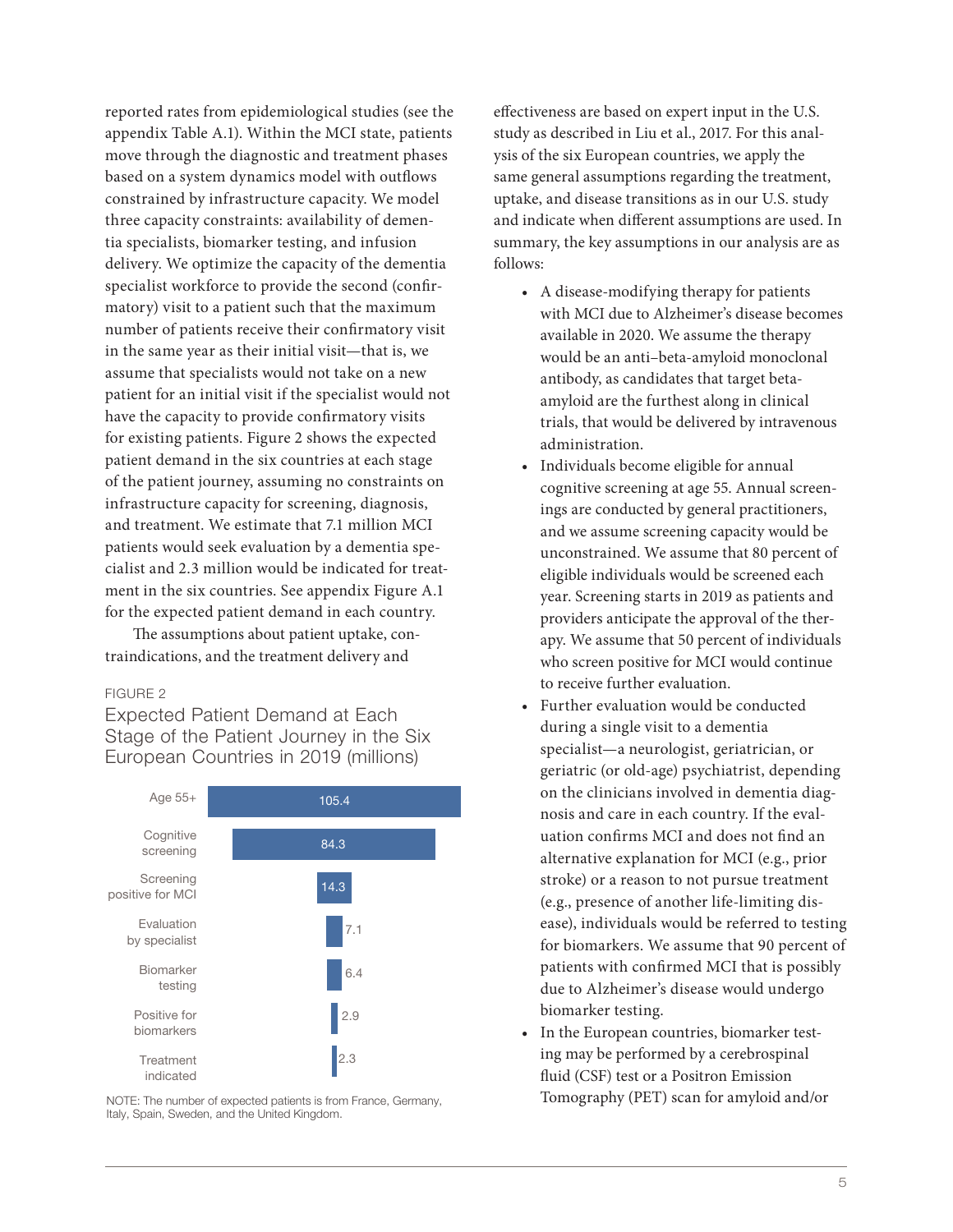tau.2 We assume that 90 percent of biomarker tests would be performed using CSF, and 10 percent would be conducted with PET scans when CSF is contraindicated (Alzheimer's Research UK, 2018).<sup>3</sup> We assume that 45 percent of MCI patients have clinically relevant biomarker levels.

- If a patient tests positive for biomarkers, she or he returns to a dementia specialist for a second visit, during which the treatment indication is confirmed, the patient is consented, and, if no contraindications to the treatment are found, the patient is referred to treatment. We assume that 80 percent of MCI patients testing positive for biomarkers would have no contraindications for treatment.
- We assume the following treatment characteristics: Treatment would be delivered by intravenous infusion every four weeks over one year, following protocols for a typical immunotherapy; and treatment would reduce the relative risk of progression from MCI to Alzheimer's dementia by 50 percent.

For country-specific assumptions and data, we consulted a convenience sample of ten experts familiar with clinical practice and patient needs in each country—primarily clinicians and academic researchers specializing in care for patients with Alzheimer's disease and related dementias. The country-specific assumptions include the type of specialists involved in detection and diagnosis of cognitive impairment and dementia and the use of CSF assays and PET imaging in the diagnosis of Alzheimer's disease. The country-specific data include the population, disease prevalence, and mortality; the capacity scenarios are based on historical and projected workforce and infrastructure data. Table A.1 in the appendix contains the values for our model parameters and their respective sources.

## Current Capacity Estimates and **Projections**

## Specialist Workforce

We estimate the capacity of dementia specialists based on historical workforce data and assumptions about excess capacity. Overall, the dementia specialist workforce consists of neurologists, geriatricians, and geriatric or old-age psychiatrists. Table 2 shows the estimated number of specialists in each country.

As shown in Table 2, the specialists involved in diagnosing cognitive impairment and dementia vary in each country. We assume the types of specialties involved in this clinical area within each country to be unchanged over time in our projections. For example, diagnoses may be conducted by neurologists or geriatricians in memory clinics or private neurology practices in France. In Sweden, however, neurologists are typically not involved in diagnosis; rather, diagnoses are conducted by geriatricians and psychiatrists.

Another difference across countries is the extent to which psychiatrists have a role in formal diagnosis. In Germany and Sweden, experts suggested that approximately 60 percent of psychiatrists would be involved in formal diagnosis of MCI due to Alzheimer's disease, whereas the remaining 40 percent primarily practice psychotherapy. In contrast, in the United Kingdom, old-age psychiatry is a relatively small subspecialty representing about 15 percent of total psychiatrists (Royal College of Psychiatrists, 2017).

Generally, there is a perceived shortage of specialists, which is expected to worsen with the aging populations, but country-specific workforce projections by specialty are scarce in publicly available reports. Publicly available workforce projections are limited to certain geographies, exhibit different trends by specialties, and show uncertainty in the projections. For example, the Centre for Workforce Intelligence in England estimated the total psychiatrist workforce in four possible scenarios, with a baseline projection of about a 1- to 2-percent decrease between 2015 and 2030 and alternate scenarios ranging from about a 9-percent decrease to a 5-percent increase in the psychiatrist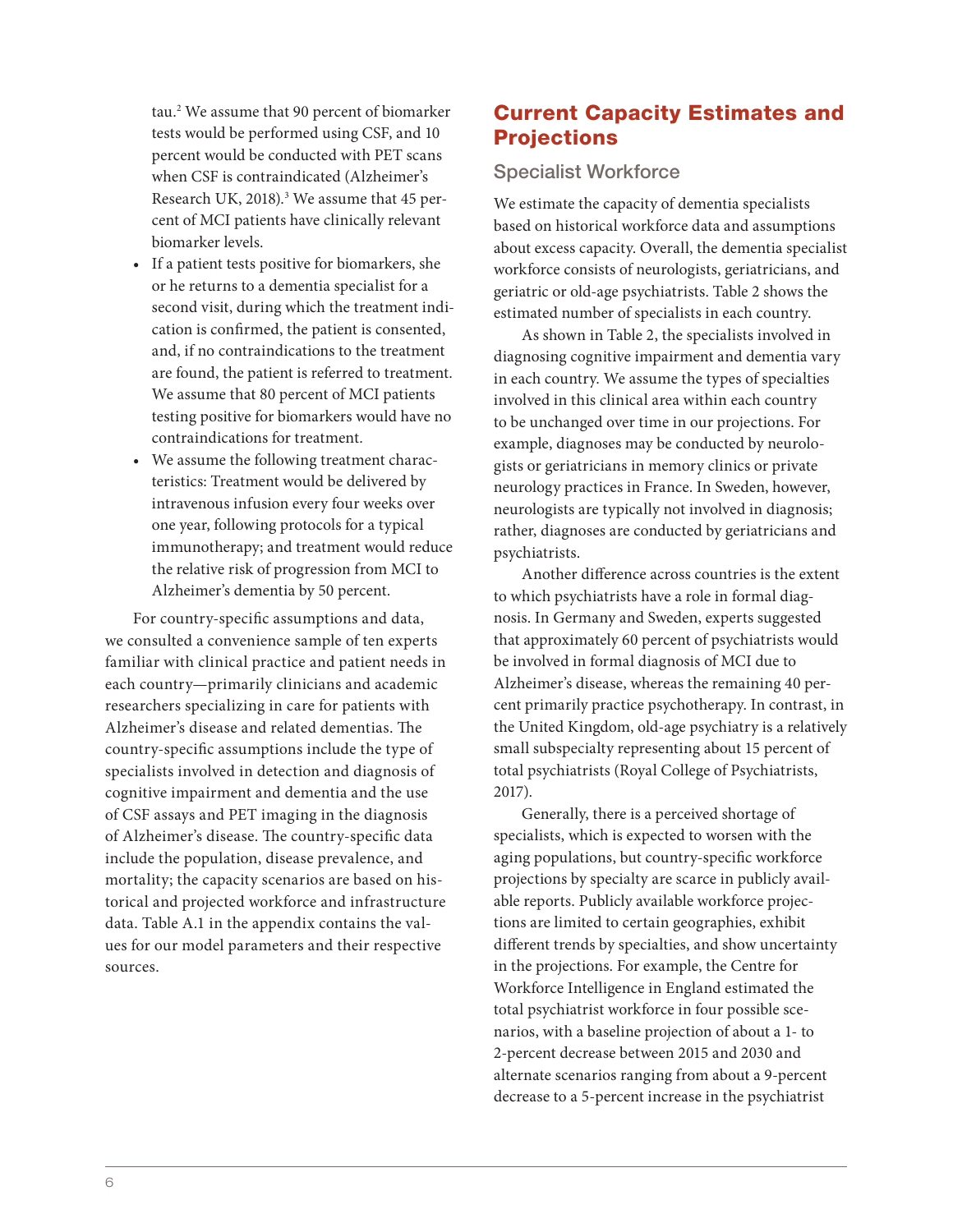## TABLE 2 Estimated Workforce to Supply Dementia Specialist Visits

|                | Neurologists | Geriatricians | Geriatric or<br>Old-Age Psychiatrists | Specialists per<br>100,000 People |
|----------------|--------------|---------------|---------------------------------------|-----------------------------------|
| France         | 2,571        | 1,756         |                                       | 6.7                               |
| Germany        | 6,607        | 2,149         | 10,943                                | 24.0                              |
| Italy          | 6,508        | 1,415         | 1,578                                 | 16.0                              |
| Spain          | 2,719        | 970           | 735                                   | 9.5                               |
| Sweden         |              | 450           | 1,349                                 | 18.2                              |
| United Kingdom | 1,755        | 1,332         | 1,761                                 | 7.3                               |

SOURCES: Eurostat, 2017; European Geriatric Medicine Society, 2018.

NOTES: The numbers of neurologists and psychiatrists are based on 2014–2016 data from Eurostat (most recent for each country). The number of geriatricians is based on 2012–2017 data from European Geriatric Medicine Society (most recent for each country). Based on expert input about the specialists involved in diagnosis of MCI due to Alzheimer's disease, we do not include geriatric psychiatrists in France and neurologists in Sweden.

workforce (Centre for Workforce Intelligence, 2014). In Germany, the National Association of Statutory Health Insurance Physicians predicted the number of neurologists to remain relatively stable through 2030, with fluctuation of ±3 percent between 2014 and 2030 (Kassenarztliche Bundesvereinigung, 2016). In France, overall physician density is estimated to decrease slightly between 2015 and 2022 and then increase by over 25 percent by 2050 (Ono, Lafortune, and Schoenstein, 2013); these projections also include alternate scenarios but do not report on specific specialties. Given the variation in these workforce projections and the limited data, we use a simplified baseline assumption of static specialist workforce levels in each country from 2017 through 2050. If the workforce capacity were to change (e.g., if it responded to increased patient demand and expanded capacity), then our results would be different. Our base case scenario shows the effects if capacity is unchanged in the future. Therefore, our base case scenario should be interpreted as projections if the current workforce and capacity were maintained.

The availability of the dementia specialist workforce to see MCI patients in the diagnostic phase depends on the capacity of each specialist to conduct the evaluations. In our scenarios, we assume that each dementia specialist provides the same average number of ambulatory visits per year as neurologists in our U.S. model, 2,860 visits (Dall et al., 2013), because we assume the cognitive assessment and confirmation of the diagnosis would be conducted

following the same guidelines across the specialist types.4 We also assume that these specialists devote 5 percent of their capacity to conducting these evaluations of MCI patients; we assume this excess capacity would be relatively low because of increasing demands on physician workforces with the aging population (we also examine scenarios using alternative assumptions with higher capacity, 7.5 percent, and lower capacity, 2.5 percent).

## Diagnostic Technology

Diagnosing predementia Alzheimer's in a patient with MCI involves confirming the presence of biomarkers (beta-amyloid and/or tau) (Portet at al., 2006). In Europe, biomarkers may be detected using a CSF test or with neuroimaging. CSF samples are taken via a lumbar puncture (spinal tap) and tested for the presence of amyloid and tau proteins (Olsson et al., 2016; Herukka et al., 2017). Although lumbar punctures are more invasive than imaging tests, CSF tests are commonly used and generally well-accepted in the countries studied. However, if a patient has a contraindication for a lumbar puncture (e.g., due to anticoagulant medication) (Engelborghs et al., 2017), then neuroimaging with a PET scan may be used. In an amyloid PET scan, a radioactive tracer that selectively binds to amyloid is injected into a patient and a positron camera determines the brain areas with abnormal radiation activity, which indicates the presence of amyloid deposits.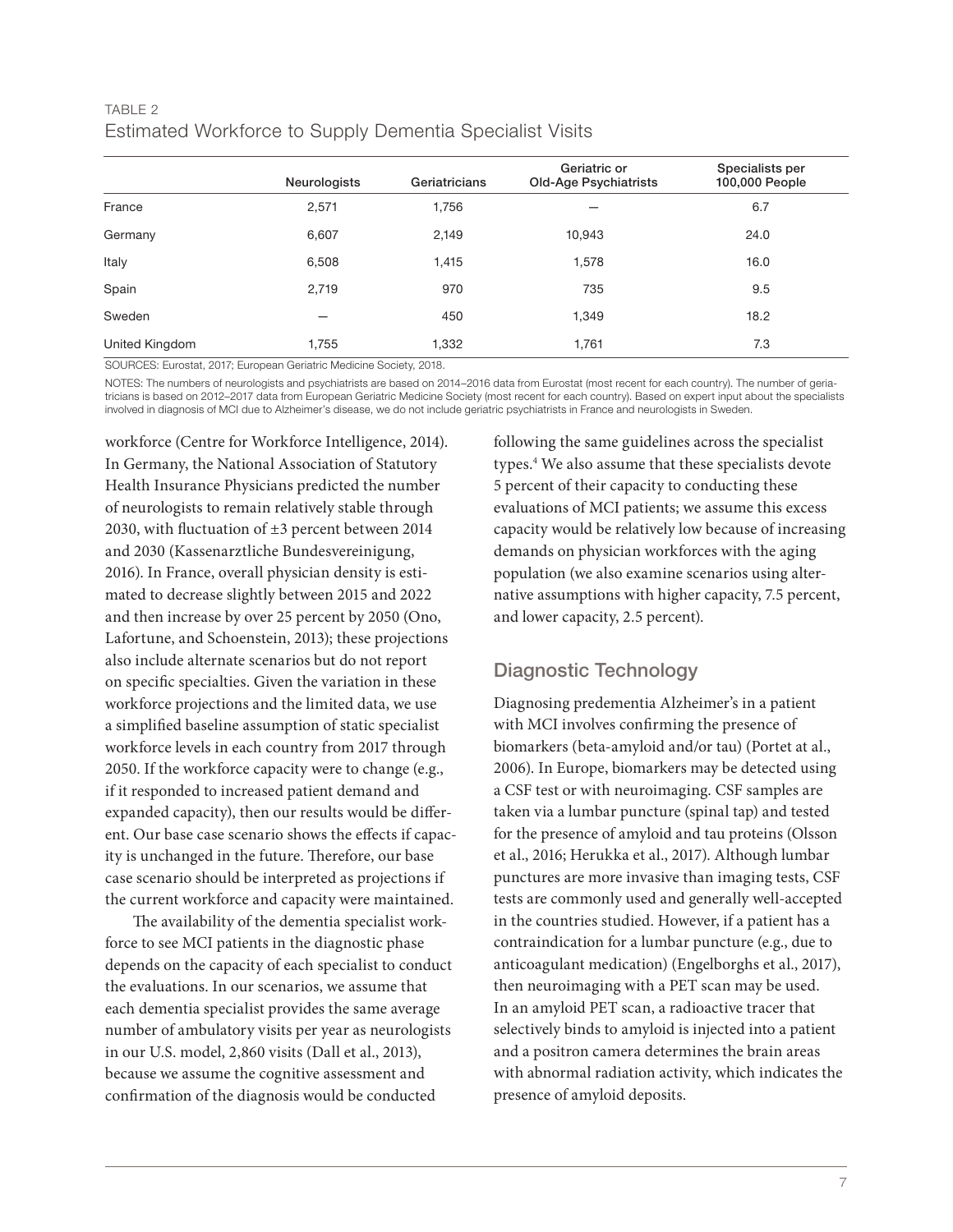We assume that capacity for CSF tests is theoretically unconstrained because lumbar punctures may be performed by general practitioners in various settings.<sup>5</sup> We assume that 90 percent of biomarker tests could be conducted by CSF testing, and 10 percent would be conducted by PET scans (Alzheimer's Research UK, 2018).

We project the capacity for conducting PET scans based on the historical number of PET scanners in each country and assumptions about the annual number of scans per scanner and growth in the number of PET scanners. Our projections are based on 2015 Organisation for Economic Co-operation and Development (OECD) data for an installed base of PET scanners in France, Italy, Sweden, and Spain (OECD, 2017b) and country-specific data sources for PET scanners in the United Kingdom and Germany (National Cancer Research Institute PET Core Lab, 2018; Gesundheitsberichterstattung des Bundes, 2018). As with our prior U.S. analysis, we assume that existing devices operate at about 50 percent of their capacity due to scheduling constraints. We assume that newly installed devices would be largely dedicated to amyloid scans and could be run at 80 percent of their capacity.

## Infusion Delivery

As mentioned, we assume the disease-modifying therapy would be administered intravenously. Thus, the capacity of the health care system to deliver infusions is a potential constraint to accessing the treatment. Many candidates currently in phase 3 trials are infused every four weeks over one to two years.<sup>6</sup> However, this may reflect initial phases of treatment, and it is unknown whether longer-term durations of treatment would be needed. In this analysis, we assume that a course of treatment would consist of 14 infusions over one year. If the therapy required delivery for more than one year, then the capacity required would be even greater.

Our projections of the capacity of infusion centers are based on relative health care system capacity estimates and assumptions about growth rates. Due to lack of data on infusion capacity in the countries studied, we adjust the historical numbers of infusions delivered in the United States to each country based

on population size and relative health care system infrastructure information. We develop a general health care capacity index for each country studied based on data on hospital beds, active nurses, MRI scanners, and PET scanners. The rationale for these four components is that the number of hospital beds is an indication of the facility space available, the number of nurses provides information about staff available to administer infusions, and the number of MRI and PET scanners provides an indication about medical technology and the degree of investment in the medical sector. We use OECD data to develop this index for the six countries relative to the United States (OECD, 2017b). We then use this index to scale the projected infusion capacity in each of the countries relative to the United States (based on infusion projections presented in Liu et al., 2017, and shown in appendix Figure A.2). Our infusion capacity index is shown in appendix Table A.2. We applied the same assumptions as in our prior U.S. analysis regarding the excess capacity (10 percent of current infusion capacity and 80 percent of new infusion capacity) that could be devoted to the treatment of MCI patients with Alzheimer's pathology.

## Simulation Results for Selected Capacity Scenarios

We estimate the potential impact of capacity constraints on wait times and the progression of Alzheimer's disease under three scenarios: a base case scenario with current capacity estimates projected forward, an alternative scenario without infusion capacity limits, and an alternative scenario without any capacity limits.

## Base Case: Current Capacity **Projections**

Of the three constraints we consider, we estimate that there will be delays in dementia specialist visits and infusion treatment but find that biomarker testing is not a constraint in any of the countries studied. As shown in Figure 3, there are substantial differences in the capacity of the health care systems in the countries studied to handle a new treatment for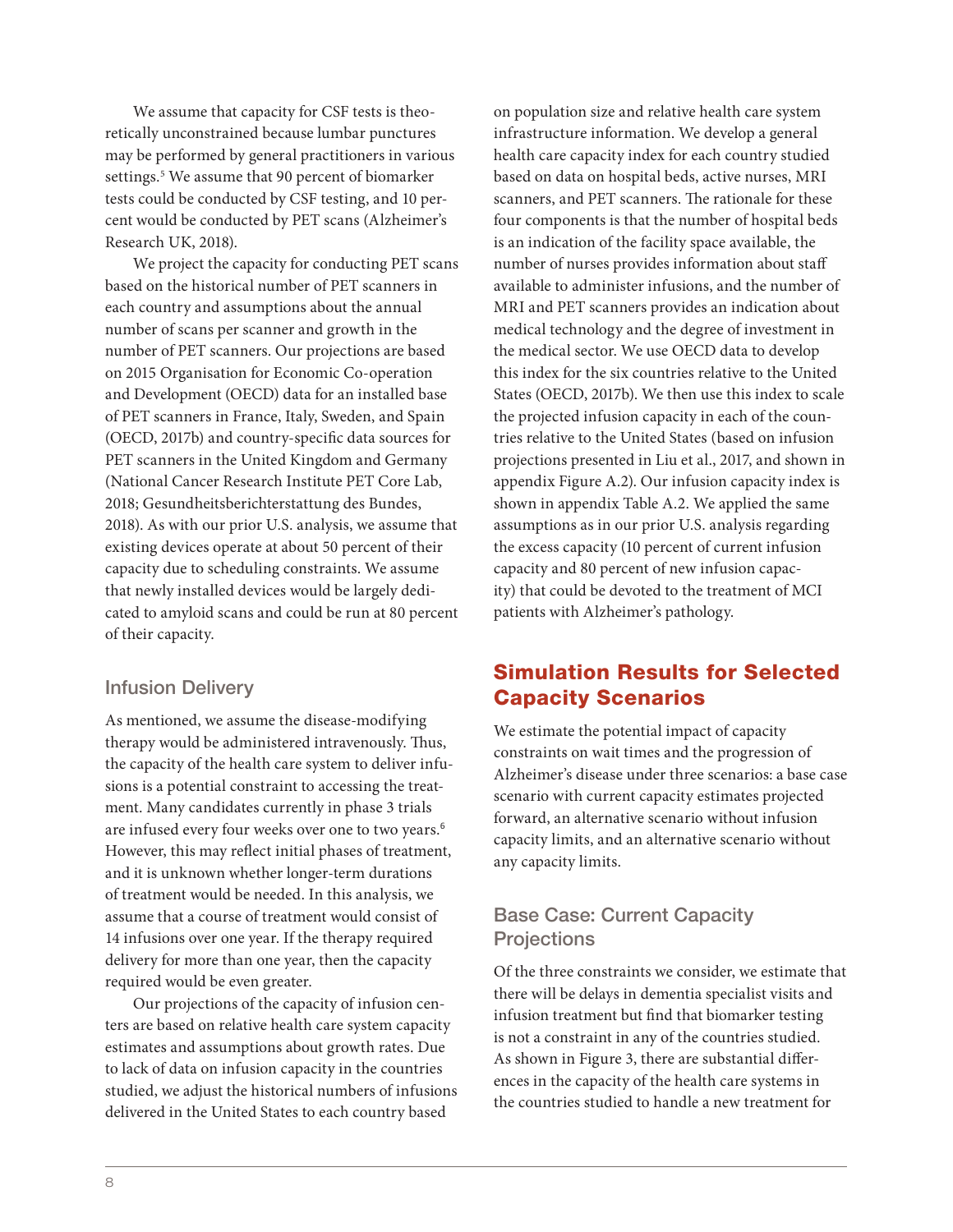## FIGURE 3

Projected Wait Times for Alzheimer's Disease Diagnosis and Treatment, by Country (average time delay in months)

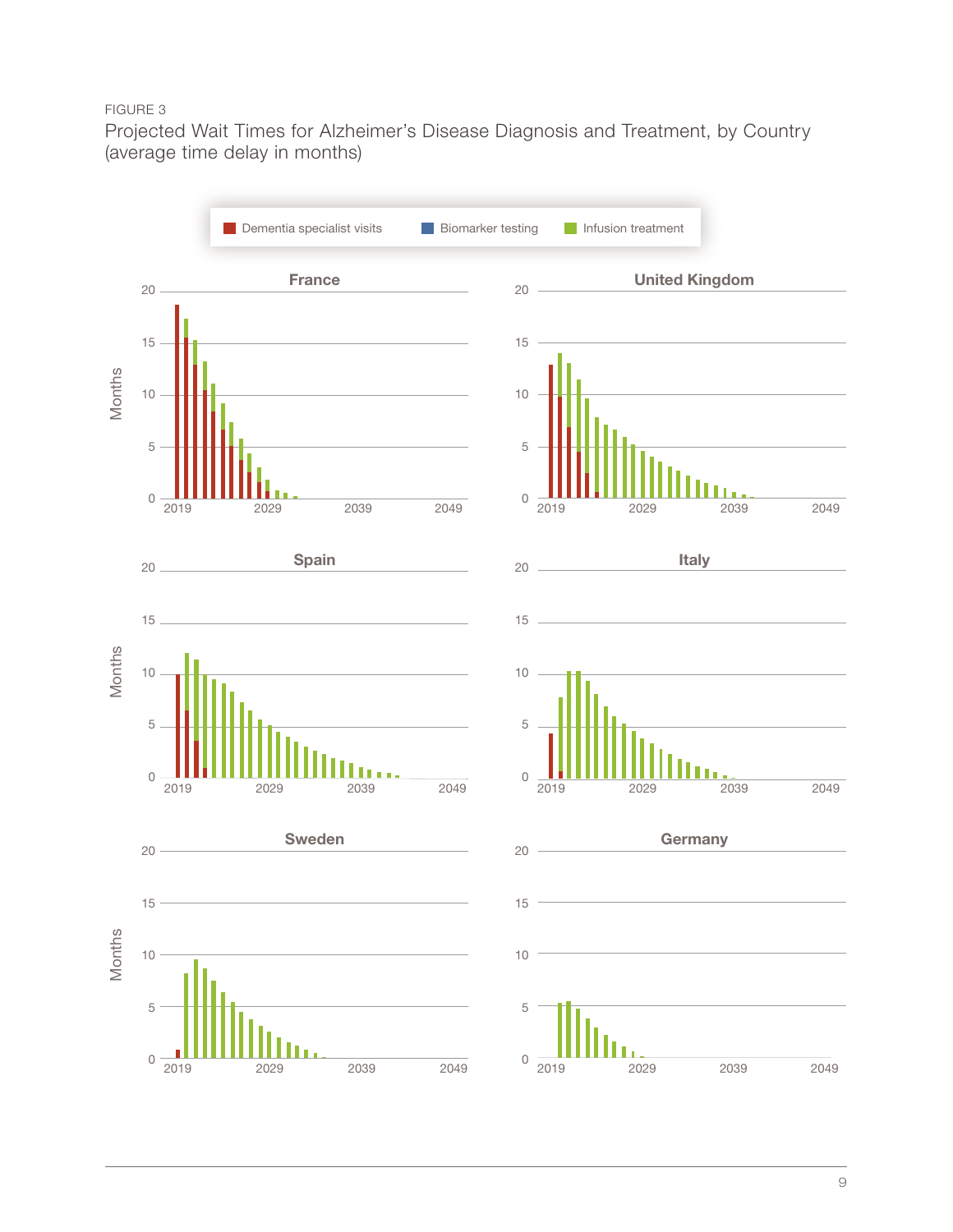## The projected capacity for administering intravenous infusions in our base scenario falls short of potential demand.

Alzheimer's disease. As a result, average wait times differ by country and are eliminated at different points in time: The backlog of cases clears as late as 2044 in Spain and as early as 2030 in Germany.

In France, wait times would be driven primarily by the availability of specialists. While wait times in France are eliminated within a few years, France has the highest capacity constraints in the short run due to the limited number of specialists (and, thus, longer average wait times that result in a higher share of avoidable Alzheimer's dementia cases occurring compared with the other countries). The overall backlog clears by 2033, given the relatively larger infusion capacity in France.

In Spain and the United Kingdom, the wait times are a result of limited capacity for specialist visits and infusions. Because of the limited capacity in both the diagnosis and treatment phases, we estimate that the waiting period would extend to 2044 in Spain and 2042 in the United Kingdom.

In Italy, Sweden, and Germany, the wait times would be driven primarily by the capacity to deliver infusions. Wait times in Italy are expected until 2040. Wait times are much shorter in Sweden and Germany, where there are theoretically enough specialists to diagnose the large number of MCI patients. This results in wait times constrained only by availability of infusion services, which we expect to be relatively well-supplied compared with the other countries. We estimate that wait times extend until 2036 in Sweden and 2030 in Germany.

See appendix Figure A.3 for the number of patients waiting for diagnosis and treatment in each country.

The estimates for the base case scenario reflect what we believe are moderate assumptions about capacity growth; however, there is substantial uncertainty in these estimates given limited historical data and unknown characteristics of a future breakthrough Alzheimer's therapy. In appendix Figure A.4, we show projections using alternate capacity assumptions that reflect different trajectories of growth to demonstrate a range of potential results given both higher and lower capacity assumptions for specialists and infusions. In the following section, we show projections of alternative scenarios assuming that policies are put into effect in response to a new therapy, specifically to address capacity issues. The alternative scenarios are discussed relative to the base case scenario.

## Comparison with Alternative Scenarios

In addition to the base case scenario with the current capacity projected forward, we explore two alternative scenarios assuming the capacity constraints are partially or fully addressed. The health care system capacity for diagnosis and treatment could be expanded in response to a new Alzheimer's treatment. We first discuss the specifications of the two alternative scenarios and then compare results of these scenarios for each country.

## Alternative Scenario 1: Removing the Constraint on Infusion Capacity

For the first alternative scenario, we remove capacity constraints on infusion delivery in the simulation, leaving only access to dementia specialists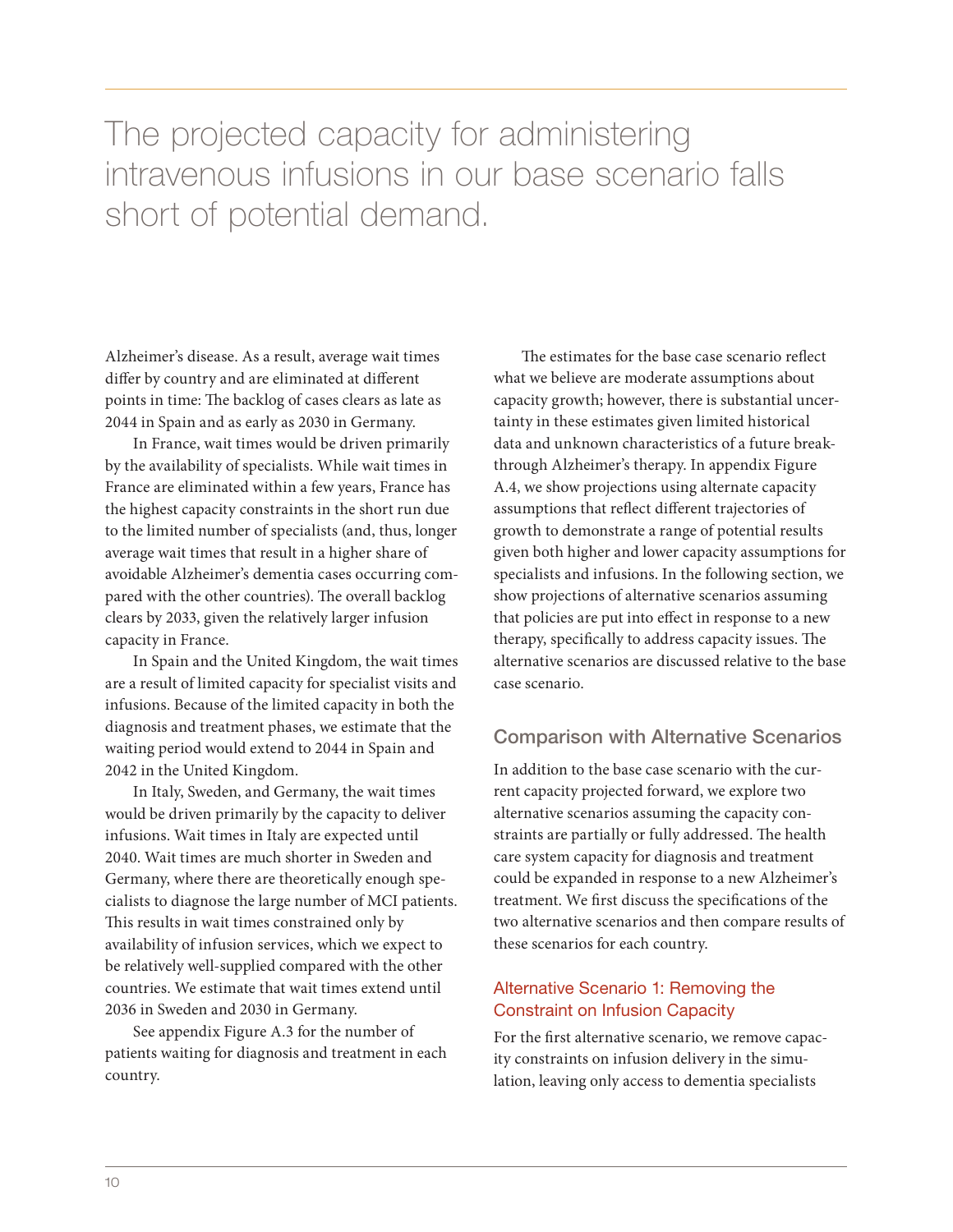as a constraint, as biomarker testing is already not constrained in the base case scenario.

The projected capacity for administering intravenous infusions in our base scenario falls short of potential demand. As described earlier, we assume that patients would require infusions every four weeks for a period of one year. For an estimated 2.3 million MCI patients who could be eligible for treatment in 2020 in the six countries, approximately 32 million infusions would be required to treat the prevalent MCI population.

The historical growth in capacity for immunotherapy and chemotherapy treatments provides precedence for similar capacity growth to accommodate the demand. Similar challenges were addressed for immunomodulating antibodies for inflammatory diseases in the late 1990s, and, more recently, the introduction of biologic therapies for multiple cancers and other conditions, such as multiple sclerosis, have required expansion of infusion capacity (Tralongo et al., 2011).

It is possible that dementia specialists and other operators could also expand capacity in response to demand in a similar way; however, accommodating the large number of patients with MCI due to Alzheimer's disease could be more challenging than treating patients with inflammatory conditions. An Alzheimer's disease–modifying therapy would be first in class, whereas the immunomodulating antibodies were preceded by disease-modifying oral drugs, which allowed physicians to first target the limited infusion capacity to refractory cases. In addition, building infusion capacity for the immunotherapies was more financially viable because they are delivered to patients for the rest of their lives, while the amyloid antibodies are expected to be administered in a finite number of doses. Permanent capacity growth for amyloid antibodies may be less favorable, given that there will be about 14 million prevalent MCI cases initially but about 1 million incident MCI cases each year in the six countries studied.

An option to expand capacity quickly, in addition to infusion centers as extensions of memory clinics or other facilities, would be home infusion delivery. Home infusion services would reduce investment into permanent facilities that may later have idle capacity if the therapy is time-limited. The amyloid antibodies are infused over a relatively short time and are not known to have acute side effects; thus, they may be suitable for home infusion if it proves to be a financially viable option.

## Alternative Scenario 2: Removing All Capacity **Constraints**

In alternative scenario 2, we remove all capacity constraints—that is, the constraints on both infusion delivery and dementia specialist visits. As with the prior scenarios, this is hypothetical; however, this scenario is less likely because medical specialists require long training times, and diagnosing Alzheimer's requires comprehensive assessment. The assessment, including medical history, cognitive testing, neurological testing, and brain imaging, is typically conducted by physicians. We include this scenario to demonstrate the upper bound of Alzheimer's dementia cases that could be potentially avoided if all capacity constraints are overcome.

## Comparison of New Alzheimer's Dementia Cases Occurring in the Base Case and Alternative Scenarios

Figure 4 shows how the base case scenario and the two alternative scenarios would change the estimated cumulative incidence of Alzheimer's dementia between 2020 and 2050. Although the incremental benefit of removing capacity constraints is a small proportion of total possible incident cases avoided, it represents over 1 million additional patients in the six countries studied—a significant burden for the respective health care systems.

Between 2020 and 2050, we estimate that over 3.9 million incident Alzheimer's dementia cases would be avoided in the base case in France.7 Removing the capacity constraint for infusion delivery (Scenario 1) would avoid an additional 32,000 cases relative to the base case (0.7 percent of potentially avoidable new cases). Removing the specialist constraint as well (Scenario 2) has a larger impact and would avoid 389,000 additional cases relative to the base case (9.0 percent of potentially avoidable new cases).

In the United Kingdom, nearly 3.7 million incident Alzheimer's dementia cases would be avoided in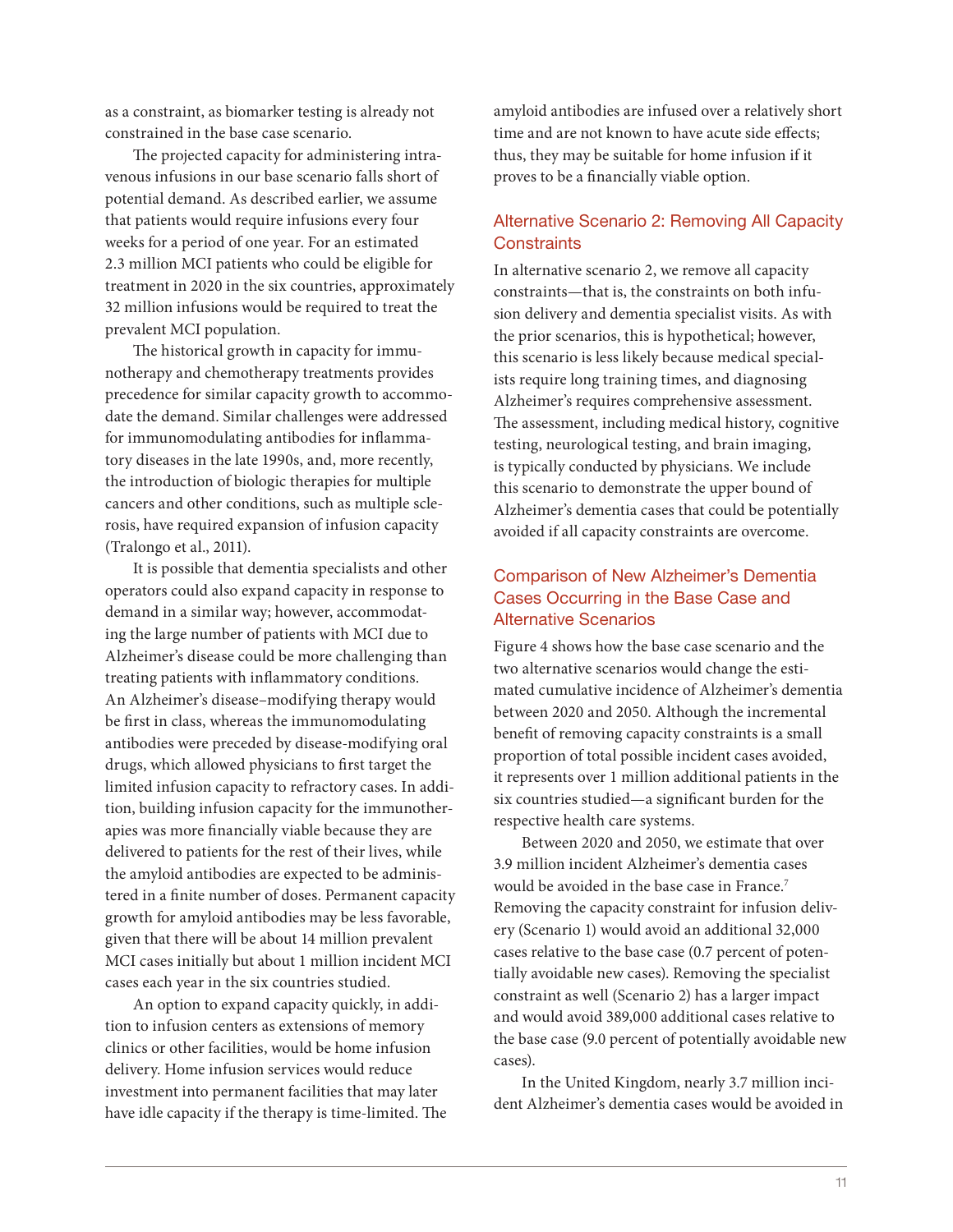## FIGURE 4

Projected Cumulative Number of New Alzheimer's Dementia Cases Avoided Between 2020 and 2050 Under Different Scenarios, by Country



NOTES: The number of cases in both Scenario 1 and Scenario 2 are shown relative to the base case scenario. For example, in Germany, there are 55,000 additional new Alzheimer's dementia cases averted in Scenario 1 relative to the base scenario, and 55,000 additional cases averted in Scenario 2 relative to the base scenario. In other words, there is no difference between Scenario 1 and Scenario 2, in which the specialist constraint is removed, because there is no projected waiting time for specialists in Germany.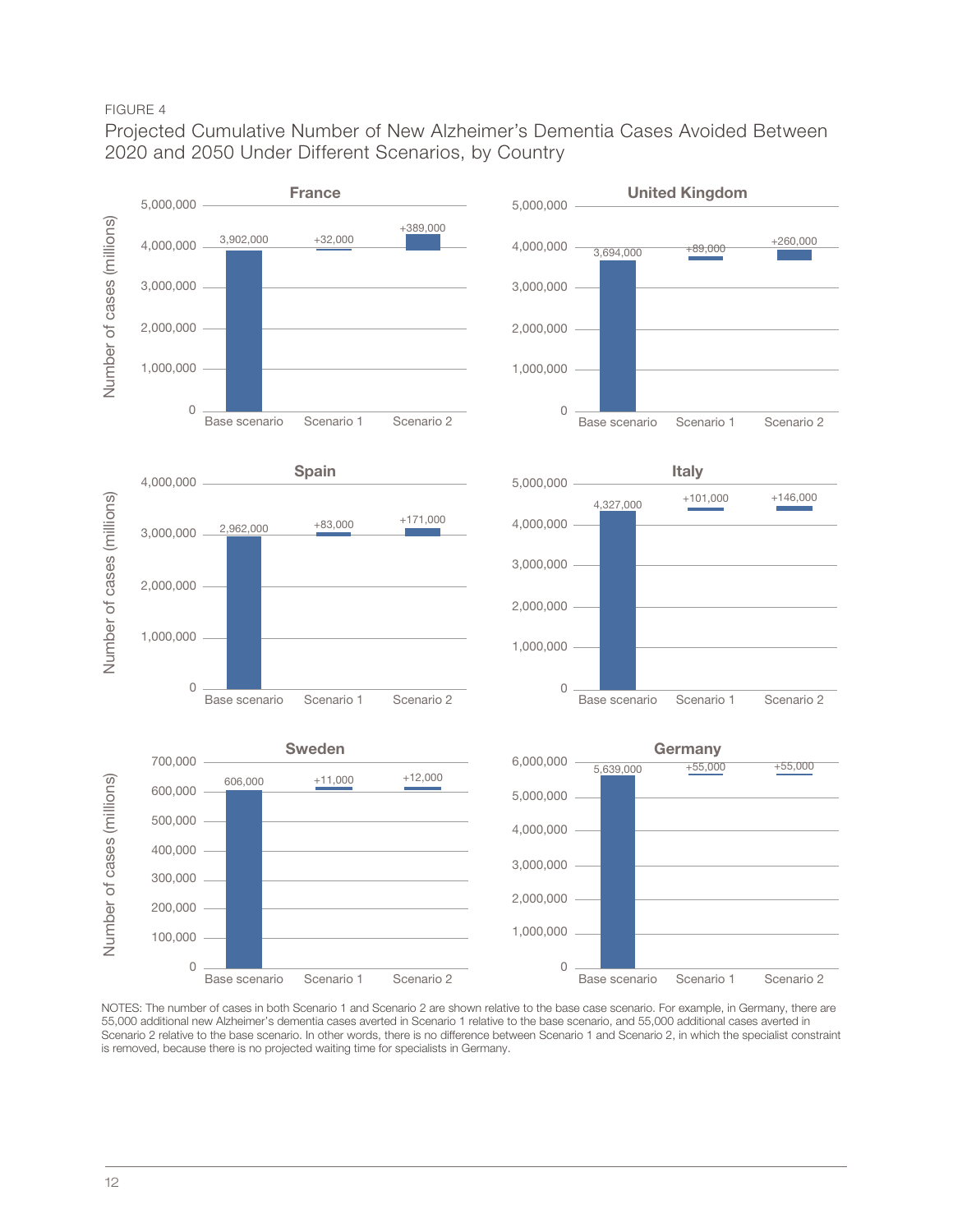the base case. We estimate that removing the capacity constraint for infusion delivery would avoid an additional 89,000 cases relative to the base case (2.2 percent of potentially avoidable new cases), and when the specialist constraint (Scenario 2) is removed, an additional 260,000 cases would be avoided relative to the base case (6.4 percent of potentially avoidable new cases).

In Spain, we estimate that nearly 3 million incident Alzheimer's dementia cases could be avoided in the base case. Removing the capacity constraint for infusion delivery (Scenario 1) would allow an additional 83,000 cases to be avoided relative to the base case (2.6 percent of potentially avoidable new cases). When the specialist constraint (Scenario 2) is removed, an additional 171,000 cases would be avoided relative to the base case (5.3 percent of potentially avoidable new cases).

In Italy, we estimate over 4.3 million incident Alzheimer's dementia cases would be avoided in the base case, an additional 101,000 cases relative to the base case (2.2 percent of potentially avoidable new cases) would be avoided if the capacity constraint for infusion delivery is removed, and 146,000 additional cases would be avoided relative to the base case (3.2 percent of potentially avoidable new cases) if the specialist and infusion constraints are removed.

In Sweden, over 600,000 incident Alzheimer's dementia cases would be avoided in the base case. Removing the capacity constraint for infusion delivery (Scenario 1) would allow an additional 11,000 cases to be delayed relative to the base case (1.7 percent of potentially avoidable new cases). When the specialist constraint (Scenario 2) is removed, we estimate that 12,000 additional cases would be avoided relative to the base case (1.9 percent of potentially avoidable new cases) between 2020 and 2050.

In Germany, over 5.6 million incident Alzheimer's dementia cases would be avoided in the base case scenario. Removing the capacity constraint for infusion delivery (Scenario 1) would allow an additional 55,000 cases to be avoided relative to the base case (1.0 percent of potentially avoidable new cases). There are no additional avoided cases when the specialist constraint (Scenario 2) is removed relative to the base case because we estimate no waiting times for specialist visits even in the base case, hence the number of avoidable cases relative to the base scenario is also 55,000.

#### Summary of Results by Country

Table 3 shows a summary of the differences in maximum wait times across the six countries. The longest wait times are experienced in the first few years after a new therapy becomes available. As noted

#### TABLE 3

#### Summary of Wait Times for Capacity Constraints, by Country

|                | <b>Maximum Waiting Time,</b><br><b>Months</b> |                  | <b>First Year with</b><br><b>No Wait Times</b> | Potentially Avoidable New Alzheimer's Dementia Cases<br>Occurring While Patients Wait, 2020-2044 (percentage<br>of potentially avoidable cases) |                                             |  |
|----------------|-----------------------------------------------|------------------|------------------------------------------------|-------------------------------------------------------------------------------------------------------------------------------------------------|---------------------------------------------|--|
|                | <b>Specialists</b>                            | <b>Infusions</b> |                                                | Base Case: Specialist and<br><b>Infusion Constraints</b>                                                                                        | Scenario 1:<br><b>Specialist Constraint</b> |  |
| Germany        | No wait                                       | < 6              | 2030                                           | 55,000 (1%)                                                                                                                                     | $0(0\%)$                                    |  |
| Sweden         | < 6                                           | $6 - 12$         | 2036                                           | 12,000 (2%)                                                                                                                                     | $1,000 \le 1\%$                             |  |
| Italy          | < 6                                           | $6 - 12$         | 2040                                           | 146,000 (3%)                                                                                                                                    | 45,000 (1%)                                 |  |
| Spain          | $6 - 12$                                      | $6 - 12$         | 2044                                           | 171,000 (5%)                                                                                                                                    | 88,000 (3%)                                 |  |
| United Kingdom | >12                                           | $6 - 12$         | 2042                                           | 260,000 (7%)                                                                                                                                    | 171,000 (4%)                                |  |
| France         | >12                                           | < 6              | 2033                                           | 389,000 (9%)                                                                                                                                    | 357,000 (8%)                                |  |
| Total          |                                               |                  |                                                | 1,033,000 (5%)                                                                                                                                  | 662,000 (3%)                                |  |

NOTE: The potentially avoidable new Alzheimer's dementia cases are measured relative to Scenario 2, in which there are no capacity constraints and, thus, no patients waiting. There are no waiting times for biomarker testing if SCF assays are used for 90 percent of testing and PET scans are used for 10 percent of testing.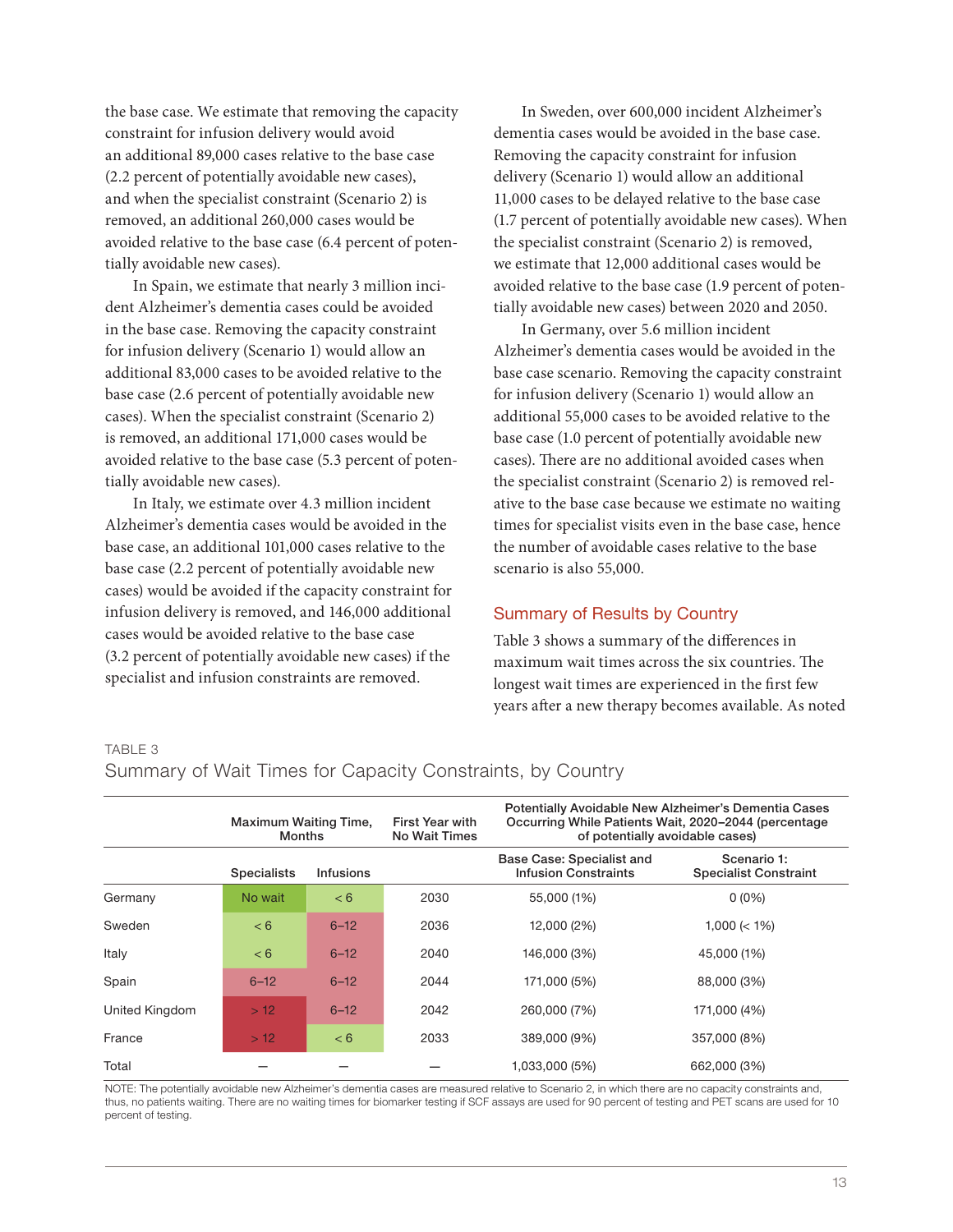earlier, we find that biomarker testing is not a binding constraint, given the availability of CSF testing in Europe. All six countries are expected to experience infusion wait times less than 12 months, with infusion wait times of less than six months estimated in Germany and France. There is greater variation in specialist wait times, with no wait times expected in Germany and wait times more than 12 months expected in France and the United Kingdom.

Across the six countries, between 1 and 9 percent of potentially avoidable incident cases of Alzheimer's dementia between 2020 and 2044 still occur in the base scenarios (using Scenario 2, without any constraints, as the reference point for the maximum number of avoidable cases). The percentage of avoidable cases is highly dependent on the effectiveness of the therapy; however, the relative differences between countries provide insight on the variation in the infrastructure across countries. The smallest constraint is observed in Germany, with 99 percent of cases avoided already in the base scenario.The elimination of wait times for specialists would have the largest relative impact for Spain, the United Kingdom, and France. Although the vast majority of new Alzheimer's dementia cases are avoided in the base scenarios in all countries, over 1 million cases develop while patients are on waiting lists in the six countries studied. If infusion capacity can be addressed (Scenario 1), the number of potentially avoidable new Alzheimer's dementia cases that occur while patients are on wait lists goes down to 662,000. However, the specialist capacity must be addressed to prevent waits for all possible new dementia cases.

## Limitations

There are several limitations in our analysis. As with our prior analysis, the framework for the model is based on a highly stylized patient journey that simplifies patterns of care. We model hypothetical scenarios involving a future Alzheimer's treatment with assumed specifications—such as time of market entry, efficacy, and dosing—that depends on actual clinical trial results and is uncertain at this time. Nonetheless, the goal of this analysis is to describe possible scenarios rather than precisely predict future

supply and demand to demonstrate potential challenges and inform policy solutions that could help mitigate the challenges.

Many of our modeling assumptions are based on a therapeutic profile that is unknown at this time. As current clinical trials of Alzheimer's therapies typically include patients age 50 or 55 and older (e.g., U.S. National Library of Medicine, 2018a; 2018b; 2018c), we assume that patients would be screened starting at age 55. We assume uptake rates for screening, evaluation, testing, and treatment based on expert input from our prior U.S. analyses; however, uptake at each step would depend on such factors as patient awareness and acceptance and reimbursement levels in each country.

Our capacity projections are based on extrapolations of historical data and assumptions informed by expert input from clinicians and researchers familiar with the countries studied, and our projections will almost certainly not accurately predict future patterns. Although general practitioners have the technical capability to do basic cognitive screening and lumbar punctures (to collect cerebrospinal fluid for diagnostic tests), not all general practitioners may choose to perform these tests. We do not examine the impact of constraints in primary care settings; any capacity constraints in cognitive screening and lumbar punctures would increase estimated waiting times. While CSF and PET measures are correlated and both can accurately detect early Alzheimer's disease, the tests provide different information about disease state and progression (Palmqvist et al, 2015; Bouallegue et al., 2017; AlzForum, 2017); we did not differentiate between CSF and PET testing in this analysis. We also do not consider capacity issues related to monitoring the disease progression, such as the use of magnetic resonance imaging.

Due to the lack of data on the specialist workforce in the future and on current capacity to provide infusions in each of the countries studied, we make simplified assumptions with a flat workforce projection and based on relative capacity data compared with the United States. We do not distinguish subspecialties within neurology; some general neurologists may require training in dementia diagnosis and care. We also assume that specialists across countries see the same average number of patients per year.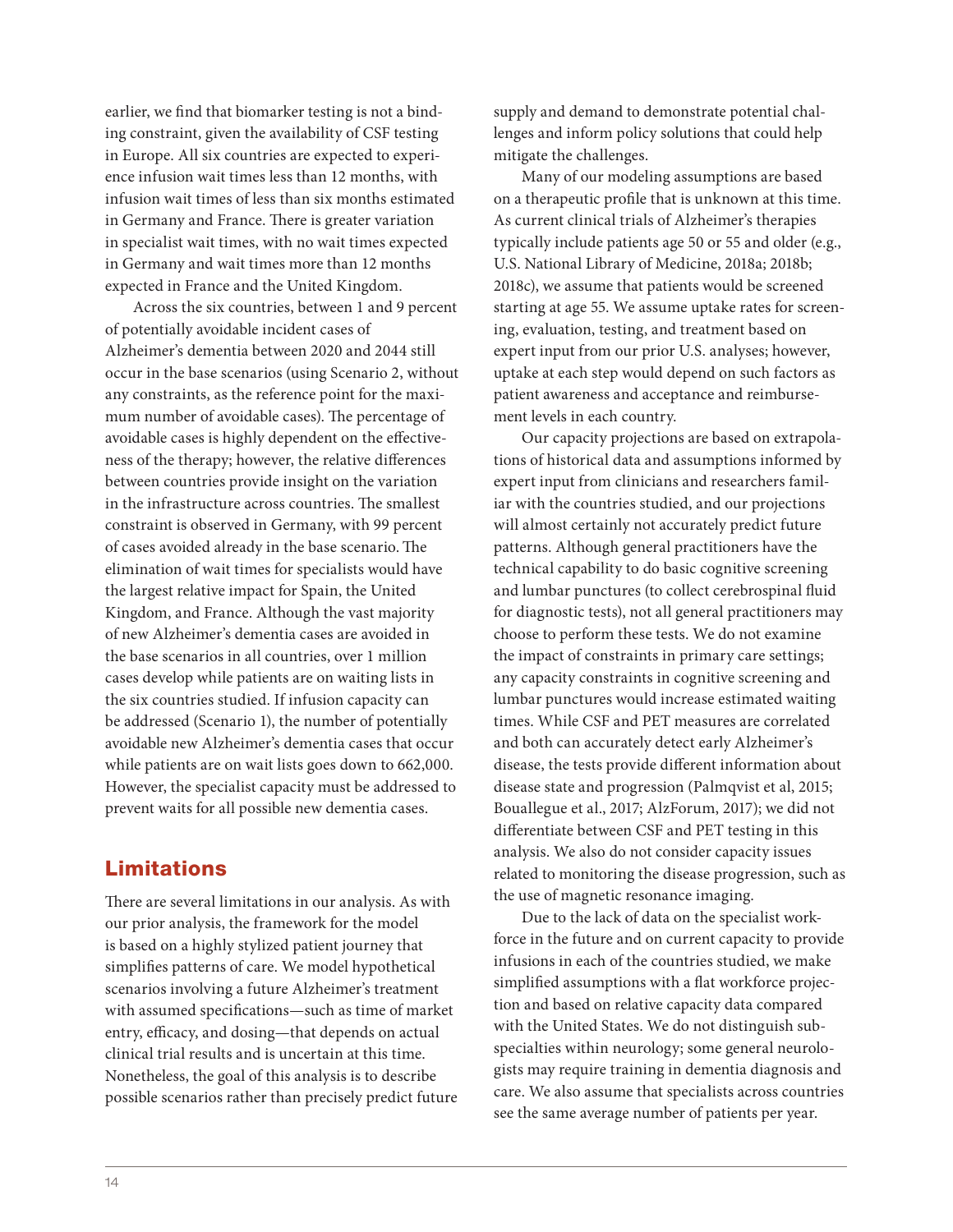We estimate that the combined effect of the specialist and infusion wait times could result in more than 1 million new cases of Alzheimer's dementia that could be avoided between 2020 and 2044.

Although the number of consultations per doctor varies across countries, the number of doctor consultations depends partly on the role of nurses and other practitioners in providing care (OECD, 2017a). We assume that early detection and diagnosis protocols for cognitive impairment would require a similar amount of time regardless of the country. However, our convenience sample of clinical and patient advocacy experts did not include specific expertise in workforce or infusion market issues. Because of these potential shortcomings, we include projections of alternative capacity assumptions in appendix Figure A.4 to show a range of potential results, given both higher and lower capacity assumptions for both specialists and infusions.

As with most simulation analyses, we combined data from various sources that may not be consistent with each other. For example, there are multiple sources for dementia and Alzheimer's dementia prevalence estimates. We relied on country-specific estimates over international estimates when possible and verified that our model produces similar projected burden of Alzheimer's dementia as other studies (see appendix Figure A.5). In addition, we make several simplifications, such as transitions between disease states occurring in one-year time steps and parameterized by annual transition probabilities. As developments in diagnostic and treatment capacity depend on a host of uncertain factors, such as the results of clinical trials, level of demand, and reimbursement levels, we emphasize that our results are meant to show the magnitude of the mismatch between projected demand and capacity rather than to provide a precise estimate of that mismatch.

## **Discussion**

There is guarded optimism among researchers that one or more disease-modifying therapies for Alzheimer's disease could become available in the upcoming years. Such a breakthrough therapy could finally provide patients and their families with a treatment to delay or prevent the progression of this devastating condition. The potential caseload is sizable, given that most therapies in development focus on treating early-stage Alzheimer's disease: We estimate that approximately 7.1 million people with MCI in the six European countries could seek timely diagnosis by a specialist and, when indicated, testing for Alzheimer's pathology to determine their eligibility for treatment.

Our analysis suggests that the health care systems in some of the European countries have insufficient capacity to diagnose and treat the large number of patients with early-stage Alzheimer's disease. While there would be no waiting for biomarker testing if capacity for CSF testing is sufficient, we estimate that all countries could face insufficient capacity for infusion services, and some countries also have limited availability of specialists under our base case capacity assumptions. In Germany and Sweden, the main infrastructure constraint would be infusion capacity, resulting in less than 2 percent of potentially avoidable new Alzheimer's dementia cases developing in each country while patients wait. However, in the other four countries, wait times due to both specialist availability and infusion capacity would delay treatment for more significant numbers of patients, resulting in up to about 9 percent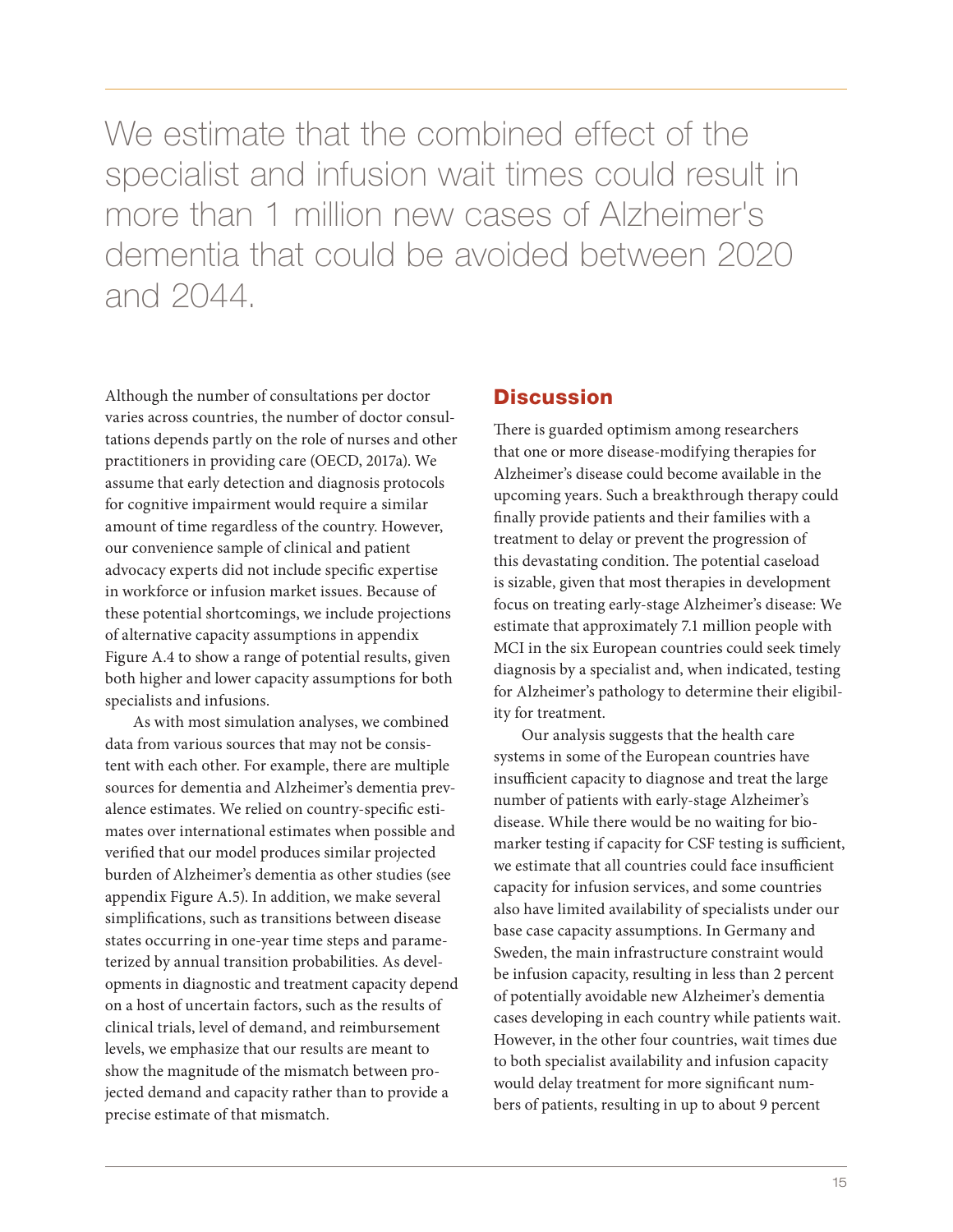of potentially avoidable Alzheimer's dementia cases while patients are waiting in France, 6 percent in the United Kingdom, 5 percent in Spain, and 3 percent in Italy. As Alzheimer's disease is a progressive neurodegenerative disorder, we estimate that the combined effect of the specialist and infusion wait times could result in over 1 million new cases of Alzheimer's dementia that could be avoided between 2020 and 2044, were a treatment to exist and be delivered immediately to all eligible patients.

We emphasize that our projections assess the *potential* capacity to deliver an Alzheimer's therapy, whereas regulations, reimbursement levels, and volume agreements between regulators, payers, and providers will determine the *actual* capacity devoted. In addition, the projections hinge on assumptions that are uncertain, given limited information on how capacity will evolve over time. For example, resource allocation in the National Health Service (NHS) of the United Kingdom is determined by centrally mandated requirements and decisions by clinicians in the local NHS provider organizations. In Germany, capacity planning and volume agreements at the state and regional levels will influence available capacity and payment levels, which, in turn, will affect the degree to which providers will devote activity to dementia-related care.

## Causes of Differing Wait Times Between Countries

The different patterns in wait times are driven by the relative capacity for specialist visits and infusion delivery in each health care system. Notably, the limited capacity for both specialists and infusion delivery in Spain and the United Kingdom resulted in the longest period before wait times are eliminated (i.e., until the backlog of cases is cleared). However, the peak wait times from diagnosis to treatment were the longest in France, due to the substantial wait times for specialist visits in the early years. In contrast, we estimate wait times for infusions but minor wait times for specialists in Italy. While capacity for infusion delivery results in delayed access to treatment in Sweden and Germany, overall wait times are much shorter there than in the other countries.

The range of specialties involved in dementia care is the critical factor in determining wait times for specialist visits. Psychiatry is a much larger specialty than neurology and geriatrics in all six countries. Thus, countries like Germany and Sweden, where a larger share of psychiatrists is involved, tend to have short wait times. Conversely, wait times are long in countries, like the United Kingdom and France, where fewer or no psychiatrists are involved.

In countries that currently rely on the relatively small neurology and geriatric specialties to conduct the diagnosis and evaluation of early-stage Alzheimer's patients, it may be possible to expand the role of physicians from larger specialties. For example, more internal medicine physicians and general psychiatrists could be trained in Alzheimer's diagnosis. Such training and coaching by specialists may be complemented by telemedicine and telemonitoring efforts currently under way in many European countries (eHealth Stakeholder Group on Implementing the Digital Agenda for Europe, 2014).

## Some Countries Have Initiated Efforts to Improve Access to Dementia Care

In addition to training more providers, the establishment of graduated clinical pathways that rely

## Box 1. Plan Maladies Neurodégénératives 2014–2019, France

The French Ministers of Health, Ageing and Family and of Research have published a five-year strategic plan to improve care for neurodegenerative disorders (Alzheimer Europe, 2016). The plan emphasizes the need for care pathways for these disorders generally, and specifically for Alzheimer's disease. It points out the need for screening and early detection, proper diagnostic evaluation, and management of comorbidities, even in the absence of a disease-modifying treatment. The plan calls for the development of better tools for screening and diagnosis, access to lifelong quality care, wherever patients live, and the need to build interdisciplinary capacity and capabilities, mainly through centers of excellence and diffusion into the community.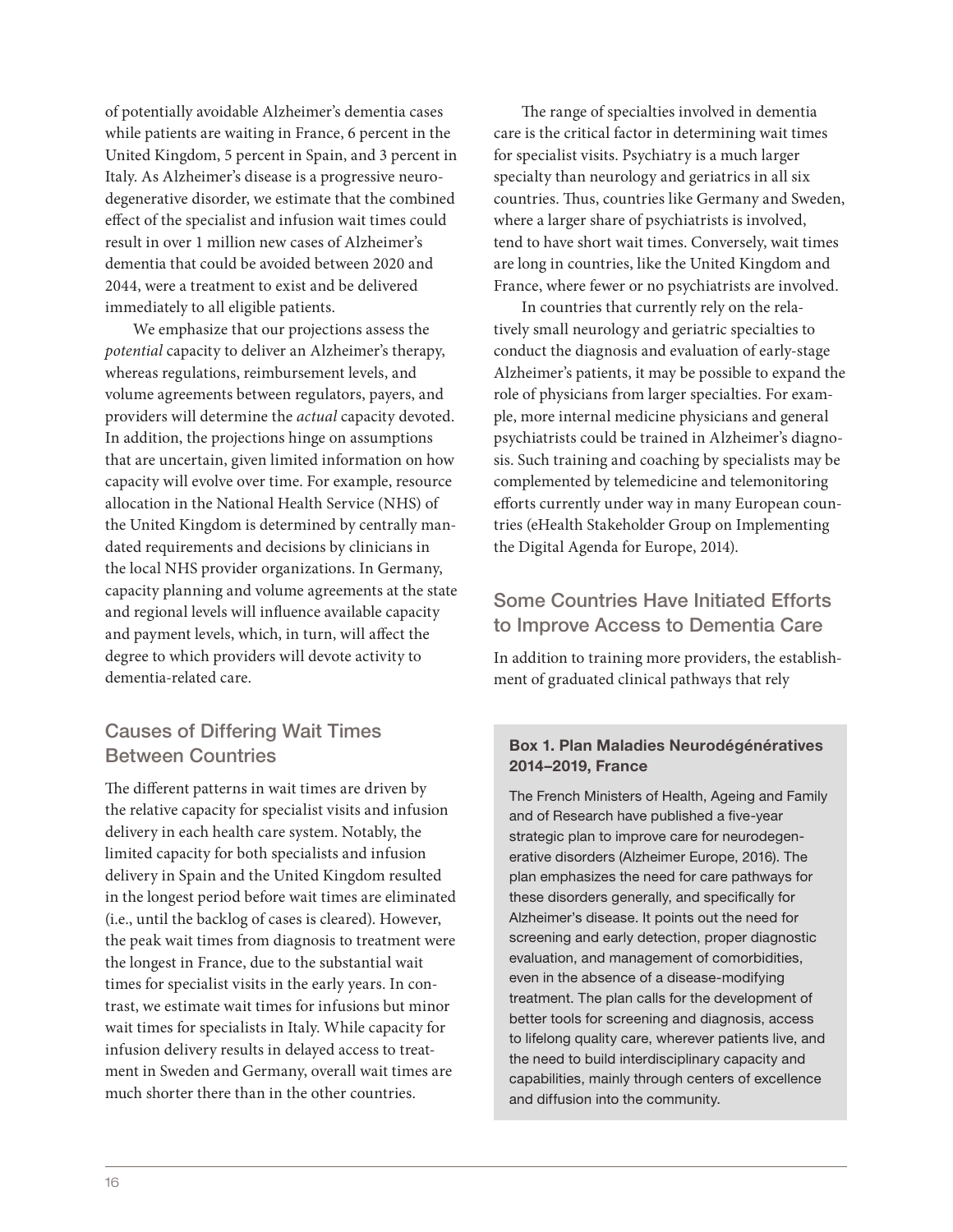on general practitioners to screen and identify higher-risk patients out of the large pool of prevalent MCI patients could relieve the burden on specialists. For example, France has a national plan that includes aims to improve care pathways for patients with neurodegenerative disorders (see Box 1). Italy has launched a project to identify patients with the highest risk of developing Alzheimer's dementia to improve coordination and timeliness of care (see Box 2). An understanding of the characteristics of patients with early-stage Alzheimer's disease is vital to efficiently identify patients who could benefit from a new treatment.

## Other Countries Have Explored New Models for Infusion Delivery

If a therapeutic agent requires near-monthly visits to administer an intravenous infusion, most European countries may not have the capacity to provide infusions to all eligible patients in a timely manner. In contrast to the specialist limitations, the inadequacy

## Box 2. Interceptor Project, Italy

In December 2017, Italy launched the Interceptor Project to help identify people at higher risk of developing Alzheimer's disease, with the goal of improving their quality of care (Alzheimer Europe, 2017). The initiative aims to enroll 400 patients ages 50 to 85 with mild cognitive impairment and develop strategies to identify patients with the highest risk of developing Alzheimer's dementia and thus the greatest likelihood of benefiting if a new treatment becomes available ("Italy Launches Pioneering Project to Identify Alzheimer's Risk," 2017). The Italian Ministry of Health expects to collect comprehensive data based on neuropsychological assessments, CSF tests, and PET and MRI scans over a period of three years, which is expected to help inform the selection of the most appropriate biomarkers for nationwide screening for patients with a higher risk of progressing toward Alzheimer's dementia. One of the stated goals, moreover, is to better understand which patients are most likely to benefit from a novel therapy, thus increasing the system's sustainability (Ministero della Salute, 2017).

of infusion capacity may have two relatively nearterm solutions: building dedicated infusion centers as extensions to existing facilities and using home infusions, if allowable based on the therapy's safety profile.

Dedicated outpatient infusion centers may be built in cooperation with hospitals, memory clinics, and other health care facilities. In the past, specialized infusion centers have been established to provide outpatient infusion therapy administered by nurses to multiple sclerosis patients in Germany (see Box 3). Similar centers could be established for MCI patients if a new therapy becomes available, with specialized nurses trained in intravenous administration, oversight by physicians, and patient education.

Although there is currently limited experience with home infusions in Europe, a mix of facility-based and home infusions may ultimately offer patients and physicians therapeutic options when resources are constrained, assuming both are

## Box 3. Multiple Sclerosis Specialist Nurses in Germany and Other EU Countries

The advent of new therapies for multiple sclerosis, a severe neurological condition, has necessitated new drug delivery pathways, including the education of nurses to provide specialized care for patients with regular antibody infusions. In Germany, it is possible to receive infusions for multiple sclerosis therapy in outpatient settings with specialized nurse assistance, increasing the quality of life of patients while reducing the cost and burden on existing health care facilities in caring for these patients (Giedigkeit, 2018). Where relevant, nurses may also provide training for self-administered injections and the education about potential side effects (Sachsisches Krankenhaus Großschweidnitz, 2018). Across European countries, an online training program for nurses that aims to consolidate standards in multiple sclerosis care has been offered in multiple languages and offers six different modules: understanding the disease, clinical presentation, diagnosis and assessment, treatment, care and support, and rehabilitation (European Multiple Sclerosis Platform, 2018).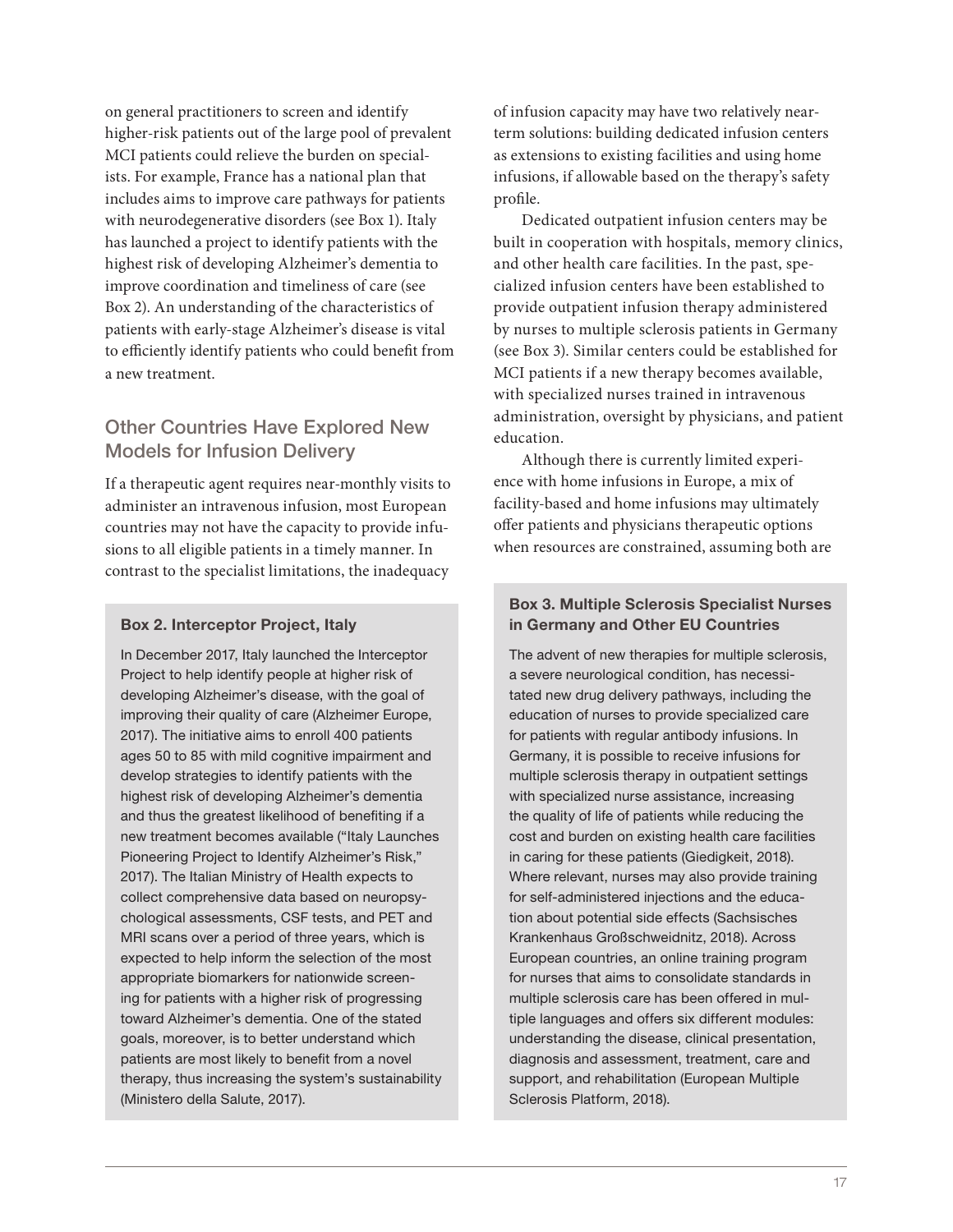implemented in compliance with relevant regulations and are found to be financially viable.

## EU-wide Efforts Can Provide Guidance and Promulgate Best Practices

In addition to increasing specialist and infusion capacity in each country, joint actions and planning in Europe can help provide better coordinated and more timely care for Alzheimer's patients. For

### Box 4. European Joint Action on Dementia

The second European Joint Action on Dementia was launched in 2016, building on a previous joint action ALCOVE (Alzheimer Cooperative Valuation in Europe) that sought to improve epidemiological data on dementia, improve the timeliness and reliability of dementia diagnosis, understand support systems for behavioral and psychological symptoms, improve the rights and dignity of dementia patients, and reduce the use of antipsychotics to improve dementia patients' quality of life (Alzheimer Europe, 2018a; Leperre Desplanques et al., 2013).

The most recent effort has brought together experts from multiple European countries with the goal of discussing "practical guidance for policy makers developing and implementing their national dementia plans, policies and strategies" (Alzheimer Europe, 2018a). In November 2017, for instance, they published a report on the risks and benefits associated with dementia diagnosis (Krolak-Salmon et al., 2017). In early 2018, a pilot program addressing diagnosis and postdiagnostic support was launched, focusing on destigmatization, nurse–general practitioner cooperation, and telemedicine to improve dementia detection in nursing homes (Act on Dementia, 2018).

Additionally, the Joint Action on Dementia aims to generate evidence on improving outcomes in dementia patients and their caregivers; enhance EU-wide collaboration on dementia diagnosis, services, and support; and inform an international collaboration on care for dementia patients (Alzheimer Europe, 2018b).

example, the Second European Joint Action on Dementia aims to identify best practices in dementia care (see Box 4), and several national plans and strategies have been drafted in countries including France, Italy, and Sweden to improve the diagnosis and care of dementia patients, improve their quality of life (and that of their caregivers), and better coordinate research (Alzheimer Europe, 2016; Di Fiandra, 2015; Alzheimer Europe, 2013).

## **Conclusions**

Positive early clinical trial results have led to guarded optimism that a disease-modifying therapy for Alzheimer's disease may become available in the coming years. The ability to halt or slow the progression of this devastating and common disease would represent a significant breakthrough. We find variation in the preparedness of the health care systems in six European countries studied: All six systems may encounter wait times due to lack of capacity, but some systems have less infrastructure than others to diagnose and treat early-stage Alzheimer's patients. Our analysis suggests that the health care systems in some European countries would lack adequate capacity to provide patients with access to treatment within a reasonable time frame, mainly because of constraints in the capacity of specialists to diagnose patients and of infusion delivery services. If a disease-modifying therapy becomes available in 2020, we estimate that failure to increase capacity means that over 1 million patients with MCI due to Alzheimer's disease could develop dementia while waiting for evaluation and treatment in the six countries between 2020 and 2044. Longer wait times and thus higher shares of potentially avoidable dementia cases are expected for France, the United Kingdom, and Spain.

Addressing the health care capacity constraints will require combining payment, regulatory, and workforce planning policies with broad education campaigns to increase patient awareness of the importance of timely detection of early-stage disease. We hope that this report helps facilitate discussions among multiple stakeholders on how to address the potential obstacles to delivering an Alzheimer's disease therapy in a timely way.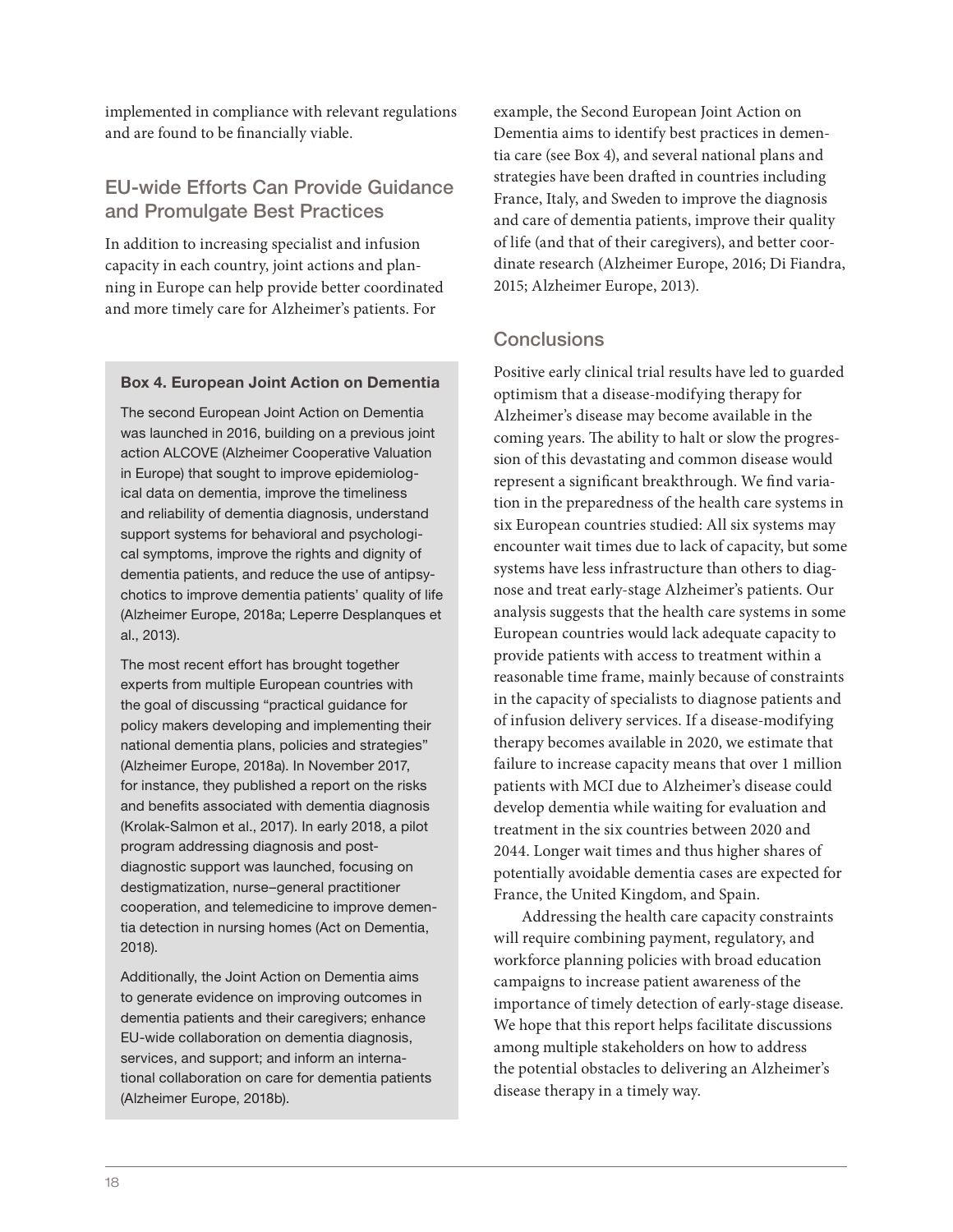## References

Act on Dementia, "Make It Happen," webpage, European Commission, 2018. As of May 25, 2018: <http://www.actondementia.eu/make-it-happen>

Aisen, P. S., "Continuing Progress in Alzheimer's Disease Trials: Cause for Optimism," *Journal of Prevention of Alzheimer's Disease*, Vol. 4, No. 4, 2017, pp. 211–212.

Alzforum, "CSF and Brain Markers Highlight Different Facets of Dementia," Alzheimer's Association International Conference 2017 proceedings, London, July 16–20, August 12, 2017. As of July 20, 2018:

[https://www.alzforum.org/news/conference-coverage/csf-and](https://www.alzforum.org/news/conference-coverage/csf-and-brain-markers-highlight-different-facets-dementia)brain-markers-highlight-different-facets-dementia

Alzheimer Europe, "Sweden: Background Information About the National Dementia Strategy," fact sheet, Luxembourg, 2013. As of May 25, 2018:

[http://www.alzheimer-europe.org/Policy-in-Practice2/Country](http://www.alzheimer-europe.org/Policy-in-Practice2/Country-comparisons/2012-National-Dementia-Strategies-diagnosis-treatment-and-research/Sweden)comparisons/2012-National-Dementia-Strategies-diagnosistreatment-and-research/Sweden

-, "France: National Dementia Strategies," fact sheet, Luxembourg, 2016. As of May 25, 2018: [http://www.alzheimer-europe.org/Policy-in-Practice2/National-](http://www.alzheimer-europe.org/Policy-in-Practice2/National-Dementia-Strategies/France)Dementia-Strategies/France

———, "Italy Initiates New Project to Identify AD Risk," press release, Luxembourg, December 6, 2017. As of May 25, 2018: http://www.alzheimer-europe.org/News/Policy-watch/ [Wednesday-06-December-2017-Italy-initiates-new-project-to](http://www.alzheimer-europe.org/News/Policy-watch/Wednesday-06-December-2017-Italy-initiates-new-project-to-identify-AD-risk)identify-AD-risk

———, "2016 [Launch] of 2nd Joint Action on Dementia," webpage, Luxembourg, January 19, 2018a. As of May 25, 2015: [http://www.alzheimer-europe.org/Policy-in-Practice2/EU-](http://www.alzheimer-europe.org/Policy-in-Practice2/EU-Action-on-Dementia/2016-Lunch-of-2nd-Joint-Action-on-Dementia)Action-on-Dementia/2016-Lunch-of-2nd-Joint-Action-on-Dementia

———, "EU Joint Action on Dementia 2015–2018: Background and Overview," briefing slides, 2018b. As of May 25, 2015: https://www.alzheimer-europe.org/content/ download/100875/637885/file/PL2.1%2520-%2520 [Huggins2520Geoff.pdf&usg=AOvVaw02itT7wDCVQuRd2A\\_](https://www.alzheimer-europe.org/content/download/100875/637885/file/PL2.1%2520-%2520Huggins%2520Geoff.pdf&usg=AOvVaw02itT7wDCVQuRd2A_NZSfb) NZSfb

"Alzheimer's Disease: A Time for Cautious Optimism," *Lancet Neurology*, Vol. 14, No. 8, 2015, p. 779.

Alzheimer's Research UK, *Thinking Differently: Preparing Today to Implement Future Dementia Treatments*, Cambridge, UK, March 2018. As of May 25, 2018: https://www.alzheimersresearchuk.org/wp-content/ [uploads/2018/04/thinking\\_differently\\_report-180328-single.pdf](https://www.alzheimersresearchuk.org/wp-content/uploads/2018/04/thinking_differently_report-180328-single.pdf)

Bouallegue, F. B., D. Mariano-Goulart, P. Payoux, and the Alzheimer's Disease Neuroimaging Initiative, "Comparison of CSF Markers and Semi-Quantitative Amyloid PET in Alzheimer's Disease Diagnosis and in Cognitive Impairment Prognosis Using the ADNI-2 Database," *Alzheimer's Research and Therapy*, Vol. 9, No. 32, 2017, pp. 1–13.

Centre for Workforce Intelligence, *In-Depth Review of the Psychiatrist Workforce*, London: Mouchel Management Consulting, November 2014. As of May 25, 2018: [https://assets.publishing.service.gov.uk/government/uploads/](https://assets.publishing.service.gov.uk/government/uploads/system/uploads/attachment_data/file/507557/CfWI_Psychiatrist_in-depth_review.pdf) system/uploads/attachment\_data/file/507557/CfWI\_ Psychiatrist\_in-depth\_review.pdf

Dall, T. M., M. V. Storm, R. Chakrabarti, O. Drogan, C. M. Keran, P. D. Donofrio, and T. R. Vidic, "Supply and Demand

Analysis of the Current and Future US Neurology Workforce," *Neurology*, Vol. 81, No. 5, 2013, pp. 470–478.

Di Fiandra, Teresa, Marco Canevelli, Alessandra Di Pucchio, Nicola Vanacore, and the Italian Dementia National Plan Working Group, "The Italian Dementia National Plan: Commentary," *Annali dell'Istituto Superiore di Sanita*, Vol. 51, No. 4, 2015, pp. 261–264.

eHealth Stakeholder Group on Implementing the Digital Agenda for Europe, *Widespread Deployment of Telemedicine Services in Europe*, European Commission, March 12, 2014. As of May 25, 2018:

[http://ec.europa.eu/information\\_society/newsroom/cf/dae/](http://ec.europa.eu/information_society/newsroom/cf/dae/document.cfm?doc_id=5167) document.cfm?doc\_id=5167

Engelborghs, S., E. Niemantsverdriet, H. Struyfs, K. Blennow, R. Brouns, M. Comabella, I. Dujmovic, W. van der Flier, L. Frölich, D. Galimberti, S. Gnanapavan, B. Hemmer, E. Hoff, J. Hort, E. Iacobaeus, M. Ingelsson, F. J. de Jong, M. Jonsson, M. Khalil, J. Kuhle, A. Lleó, A. de Mendonça, J. L. Molinuevo, G. Nagels, C. Paquet, L. Pernetti, G. Roks, P. Rosa-Neto, P. Scheltens, C. Skårsgard, E. Stomrud, H. Tumani, P. J. Visser, A. Wallin, B. Winblad, H. Zetterberg, F. Duits, and C. E. Teunissen, "Consensus Guidelines for Lumbar Puncture in Patients with Neurological Diseases," *Alzheimer's and Dementia: Diagnosis, Assessment, and Disease Monitoring*, Vol. 8, 2017, pp. 111–126.

European Geriatric Medicine Society, "National Societies," webpage, Genoa, Italy, 2018. As of May 25, 2018: <http://www.eugms.org/our-members/national-societies.html>

European Multiple Sclerosis Platform, "MS Nurse Pro Launched in Germany," press release, 2018. As of May 25, 2018: [http://www.emsp.org/news-messages/ms-nurse-pro-launched](http://www.emsp.org/news-messages/ms-nurse-pro-launched-in-germany/)in-germany/

Eurostat, "Physicians by Medical Speciality," database, 2017. As of September 16, 2018:

[http://appsso.eurostat.ec.europa.eu/nui/show.do?dataset=hlth\\_](http://appsso.eurostat.ec.europa.eu/nui/show.do?dataset=hlth_rs_spec&lang=en) rs\_spec&lang=en

-, "Your Key to European Statistics," homepage, 2018. As of May 25, 2018:

<http://ec.europa.eu/eurostat/data/database>

Folstein, M. F., S. E. Folstein, and P. R. McHugh, "'Mini–Mental State': A Practical Method for Grading the Cognitive State of Patients for the Clinician," *Journal of Psychiatric Research*, Vol. 12, No. 3, 1975, pp. 189–198.

Gesundheitsberichterstattung des Bundes, "Medizinisch-Technische Großgeräte," database, 2018. As of May 25, 2018: <http://www.gbe-bund.de/gbe10/I?I=160:28777873D>

Giedigkeit, Tomke, "Neues Infusionszentrum und Neue Therapie fur Multiple Sklerose," *Dresdner Neueste Nachrichten*, March 15, 2018. As of May 25, 2018:

[http://www.dnn.de/Dresden/Lokales/Neues-Infusionszentrum](http://www.dnn.de/Dresden/Lokales/Neues-Infusionszentrum-und-neue-Therapie-fuer-Multiple-Sklerose)und-neue-Therapie-fuer-Multiple-Sklerose

Global Coalition on Aging and Alzheimer's Disease International, *Dementia Innovation Readiness Index*, April 2017. As of June 5, 2018: [https://www.globalcoalitiononaging.com/data/uploads/](https://www.globalcoalitiononaging.com/data/uploads/documents/gcoa-adi-dementia-index.pdf) documents/gcoa-adi-dementia-index.pdf

Herukka, S. K., A. H. Simonsen, N. Andreasen, I. Baldeiras, M. Bjerke, K. Blennow, S. Engelborghs, G. B. Frisoni, T. Gabryelewicz, S. Galluzzi, R. Handels, M. G. Kramberger, A. Kulczyńska, J. L. Molinuevo, B. Mroczko, A. Nordberg, C. R. Oliveira, M. Otto, J. O. Rinne, U. Rot, E. Saka, H. Soininen, H. Struyfs, S. Suardi, P. J. Visser, B. Winblad, H. Zetterberg,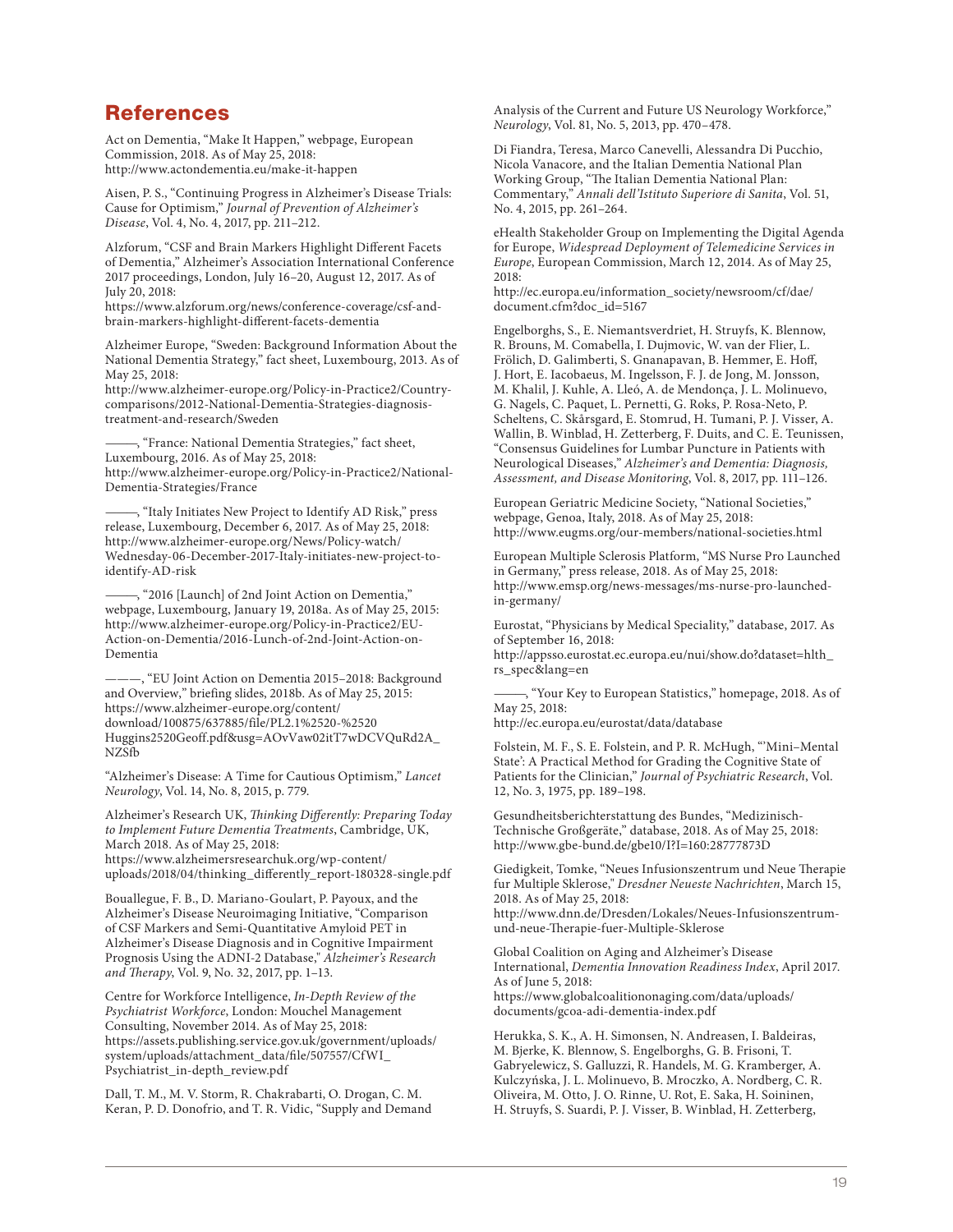and G. Waldmar, "Recommendations for Cerebrospinal Fluid Alzheimer's Disease Biomarkers in the Diagnostic Evaluation of Mild Cognitive Impairment," *Alzheimer's and Dementia*, Vol. 13, No. 3, 2017, pp. 285–295.

Honig, L. S., B. Vellas, M. Woodward, M. Boada, R. Bullock, M. Borrie, K. Hager, N. Andreasen, E. Scarpini, H. Liu-Seifert, M. Case, R. A. Dean, A. Hake, K. Sundell, V. Poole Hoffmann, C. Carlson, R. Khanna, M. Mintun, R. DeMattos, K. J. Selzer, and E. Siemers, "Trial of Solanezumab for Mild Dementia Due to Alzheimer's Disease," *New England Journal of Medicine*, Vol. 378, No. 4, 2018, pp. 321–330.

"Italy Launches Pioneering Project to Identify Alzheimer's Risk," Agence France-Presse, December 6, 2017. As of May 25, 2018: <https://medicalxpress.com/news/2017-12-italy-alzheimer.html>

Kassenarztliche Bundesvereinigung, "Deutschlandweite Projection 2030—Arztzahlentwicklung in Deutschland," press briefing slides, October 5, 2016. As of May 25, 2018: [http://www.kbv.de/media/sp/2016\\_10\\_05\\_Projektion\\_2030\\_](http://www.kbv.de/media/sp/2016_10_05_Projektion_2030_Arztzahlentwicklung.pdf) Arztzahlentwicklung.pdf

Krolak-Salmon, P., A. Leperre-Desplanques, A. Maillet, C. Moutet, N. Vanacore, A. Confaloni, E. Lacorte, A. Di Pucchio, I. Bacigalupo, K. Rejdak, E. Papuc, W. Zaluska, S. Mehrabian, V. Spassov, M. Raycheva, L. Traykov, B. Gronnestad, K. Midtbo Kristiansen, G. Selbaeck, T. Di Fiandra, D. Knauf-Hubel, A. Politis, I. Petroulia, A. Mougias, J. Georges, and A. Diaz, *Report on the Benefits and the Risks of Dementia Diagnosis, Act on Dementia, Work Package 4: Diagnosis and Post-Diagnosis Supports for Dementia*, 2017. As of May 25, 2018: http://www.actondementia.eu/sites/default/files/2018-02/ [Work%20package%204%20-%20Report%20on%20the%20](http://www.actondementia.eu/sites/default/files/2018-02/Work%20package%204%20-%20Report%20on%20the%20Benefits%20and%20Risks%20of%20%20%20%20%20Dementia%20Diagnosis.compressed.pdf) Benefits%20and%20Risks%20of%20%20%20%20%20 Dementia%20Diagnosis.compressed.pdf

Leperre Desplanques, Armelle, Dawn Brooker, Dianne Gove, and Pierre Krolak-Salmon, "P10. Alzheimer Cooperative Valuation in Europe (ALCOVE)," Alzheimer Europe 2013 conference proceedings, St. Julian's, Malta, 2013. As of May 25, 2018: https://www.alzheimer-europe.org/Conferences/Previousconferences/2013-St-Julian-s/Detailed-programme-abstracts[and-presentations/P10.-Alzheimer-Cooperative-Valuation-in-](https://www.alzheimer-europe.org/Conferences/Previous-conferences/2013-St-Julian-s/Detailed-programme-abstracts-and-presentations/P10.-Alzheimer-Cooperative-Valuation-in-Europe-ALCOVE)Europe-ALCOVE

Liu, J. L., J. P. Hlavka, R. Hillestad, and S. Mattke, *Assessing the Preparedness of the U.S. Health Care System Infrastructure for an Alzheimer's Treatment*, Santa Monica, Calif.: RAND Corporation, RR-2272-BIOG, 2017. As of August 21, 2018: [https://www.rand.org/pubs/research\\_reports/RR2272.html](https://www.rand.org/pubs/research_reports/RR2272.html)

Ministero della Salute, "Alzheimer, il Progetto Interceptor: Un Modello di Screening della Popolazione a Rischio," press release, December 6, 2017. As of May 25, 2018: http://www.salute.gov.it/portale/news/p3\_2\_1\_1\_1. [jsp?lingua=italiano&menu=notizie&p=dalministero&id=3211](http://www.salute.gov.it/portale/news/p3_2_1_1_1.jsp?lingua=italiano&menu=notizie&p=dalministero&id=3211)

Murphy, M. P., "Amyloid-Beta Solubility in the Treatment of Alzheimer's Disease," *New England Journal of Medicine*, Vol. 378, No. 4, 2018, pp. 391–392.

National Cancer Research Institute PET Core Lab, "PET Facilities," webpage, 2018. As of May 25, 2018: [http://www.ncri-pet.org.uk/pet\\_facilities.php](http://www.ncri-pet.org.uk/pet_facilities.php)

OECD—*See* Organisation for Economic Co-operation and Development.

Olsson, B., R. Lautner, U. Andreasson, A. Öhrfelt, E. Portelius, M. Bjerke, M. Hölttä, C. Rosén, C. Olsson, G. Strobel, E. Wu, K. Dakin, M. Petzold, K. Blennow, and H. Zetterberg, "CSF and Blood Biomarkers for the Diagnosis of Alzheimer's Disease: A

Systematic Review and Meta-Analysis," *Lancet Neurology*, Vol. 15, No. 7, 2016, pp. 673–684.

Ono, T., G. Lafortune,and M. Schoenstein, "Health Workforce Planning in OECD Countries: A Review of 26 Projection Models from 18 Countries," *OECD Health Working Papers*, Vol. 62, Paris: OECD Publishing, 2013. As of May 25, 2018: [https://www.oecd-ilibrary.org/social-issues-migration](https://www.oecd-ilibrary.org/social-issues-migration-health/health-workforce-planning-in-oecd-countries_5k44t787zcwb-en)health/health-workforce-planning-in-oecdcountries\_5k44t787zcwb-en

Organisation for Economic Co-operation and Development, *Health at a Glance 2017: OECD Indicators*, 2017a. As of August 9, 2018: [http://www.oecd.org/health/health-systems/health-at-a-](http://www.oecd.org/health/health-systems/health-at-a-glance-19991312.htm)

glance-19991312.htm

———, "Health Care Resources," database, OECD.Stat, 2017b. As of May 25, 2018:

[http://stats.oecd.org/Index.aspx?DataSetCode=HEALTH\\_REAC](http://stats.oecd.org/Index.aspx?DataSetCode=HEALTH_REAC)

Palmqvist, S., H. Zetterberg, N. Mattsson, P. Johansson, L. Minthon, K. Blennow, M. Olsson, O. Hansson, and the Swedish BioFINDER Study Group, "Detailed Comparison of Amyloid PET and CSF Biomarkers for Identifying Early Alzheimer Disease," *Neurology*, Vol. 85, No. 14, 2015, pp. 1240–1249.

Petersen, R., O. Lopez, M. J. Armstrong, T. S. D. Getchius, M. Ganguli, D. Gloss, G. S. Gronseth, D. Marson, T. Pringsheim, G. S. Day, M. Sager, J. Stevens, and A. Rae-Grant, "Practice Guideline Update Summary: Mild Cognitive Impairment: Report of the Guideline Development, Dissemination, and Implementation Subcommittee of the American Academy of Neurology," *Neurology*, Vol. 90, No 3, 2018, pp. 126–135.

Portet, F., P. J. Ousset, P. J. Visser, G. B. Frisoni, F. Nobili, P. Scheltens, B. Vellas, and J. Touchon, "Mild Cognitive Impairment (MCI) in Medical Practice: A Critical Review of the Concept and New Diagnostic Procedure. Report of the MCI Working Group of the European Consortium on Alzheimer's Disease," *Journal of Neurology, Neurosurgery, and Psychiatry*, Vol. 77, No. 6, 2006, pp. 714–718.

Prince, M., A. Wirno, M. Guerchet, G. Ali, Y. Wu, and M. Prina, *World Alzheimer Report 2015: The Global Impact of Dementia, An Analysis of Prevalence, Incidence, Cost and Trends*, London: Alzheimer's Disease International, 2015. As of May 25, 2018: <https://www.alz.co.uk/research/WorldAlzheimerReport2015.pdf>

Royal College of Psychiatrists, *Census 2017: Workforce Figures for Consultant and Specialty Doctor Psychiatrists*, 2017. As of May 25, 2018:

[https://www.rcpsych.ac.uk/pdf/RCPsych\\_workforce\\_census\\_](https://www.rcpsych.ac.uk/pdf/RCPsych_workforce_census_report_2017.pdf) report\_2017.pdf

Sachsisches Krankenhaus Großschweidnitz, "Neurologische Ambulanzen," webpage, 2018. As of May 25, 2018: [https://www.skh-grossschweidnitz.sachsen.de/medizinische\\_](https://www.skh-grossschweidnitz.sachsen.de/medizinische_einrichtungen/ambulanzen/neurologische_ambulanzen/) einrichtungen/ambulanzen/neurologische\_ambulanzen/

Tralongo, P., F. Ferrau, N. Borsellino, F. Verderame, M. Caruso, D. Giffrida, A. Butera, and V. Gebbia, "Cancer Patient-Centered Home Care: A New Model for Health Care in Oncology," *Therapeutics and Clinical Risk Management*, Vol. 7, 2011, pp. 387–392.

U.S. National Library of Medicine, ClinicalTrials.gov, "A Study of Lanabecestat (LY3314814) in Early Alzheimer's Disease Dementia," National Institutes of Health, U.S. Department of Health and Human Services, 2018a. As of May 25, 2018: <https://clinicaltrials.gov/ct2/show/NCT02972658>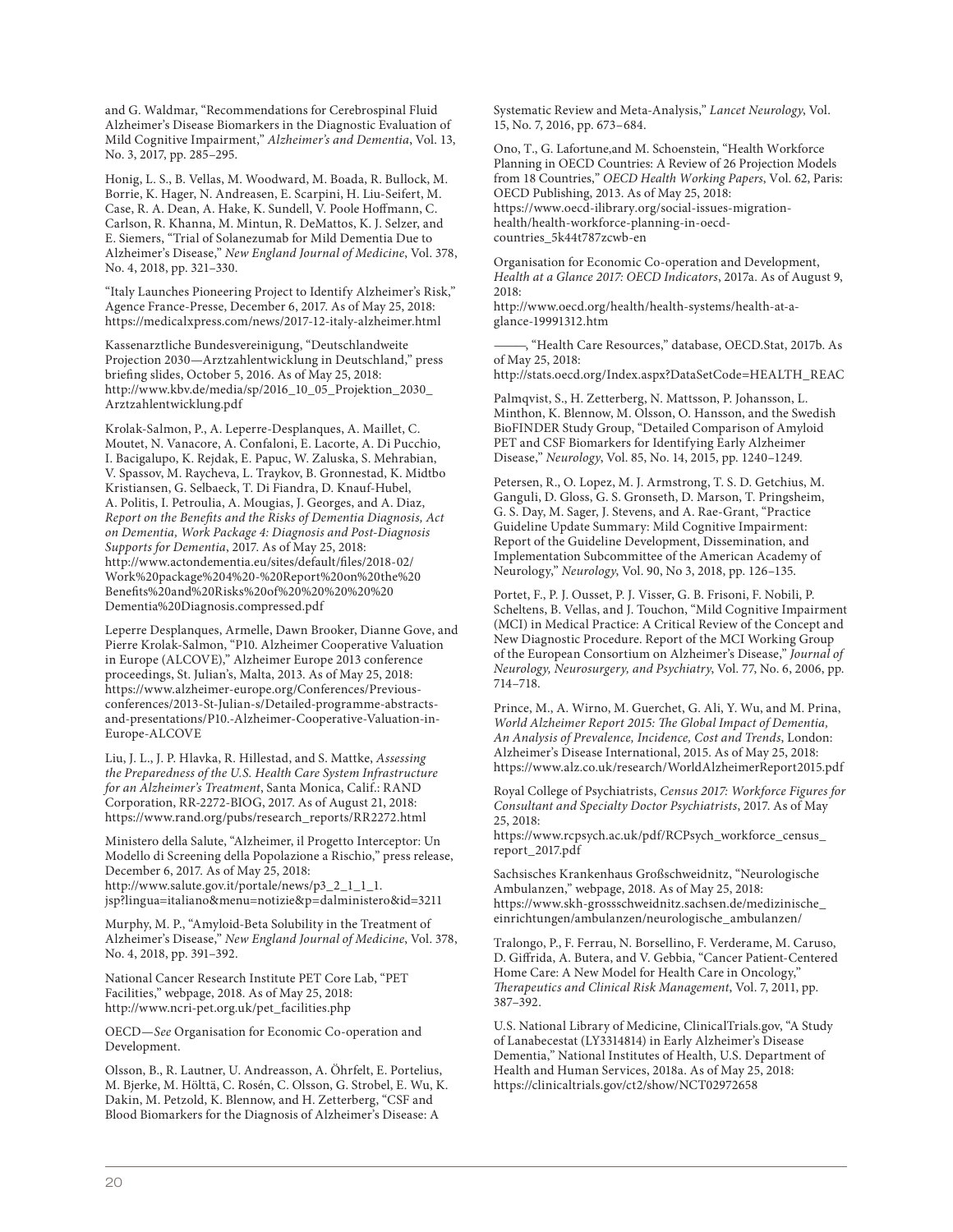———, "A Study of LY3202626 on Disease Progression in Participants with Mild Alzheimer's Disease Dementia (NAVIATE-AD)," National Institutes of Health, U.S. Department of Health and Human Services, 2018b. As of May 25, 2018: <https://clinicaltrials.gov/ct2/show/NCT02791191>

-, A Study of CAD106 and CNP520 Versus Placebo in Participants at Risk for the Onset of Clinical Symptoms of Alzheimer's Disease (Generation S1), National Institutes of Health, U.S. Department of Health and Human Services, 2018c. As of May 25, 2018:

<https://clinicaltrials.gov/ct2/show/NCT02565511>

WHO—*See* World Health Organization.

World Health Organization, *Global Action Plan on the Public Health Response to Dementia 2017–2025*, 2017. As of July 20, 2018: [http://www.who.int/mental\\_health/neurology/dementia/action\\_](http://www.who.int/mental_health/neurology/dementia/action_plan_2017_2025/en/) plan\_2017\_2025/en/

———, *Towards a Dementia Plan: A WHO Guide*, 2018. As of July 20, 2018:

[http://www.who.int/mental\\_health/neurology/dementia/policy\\_](http://www.who.int/mental_health/neurology/dementia/policy_guidance/en/) guidance/en/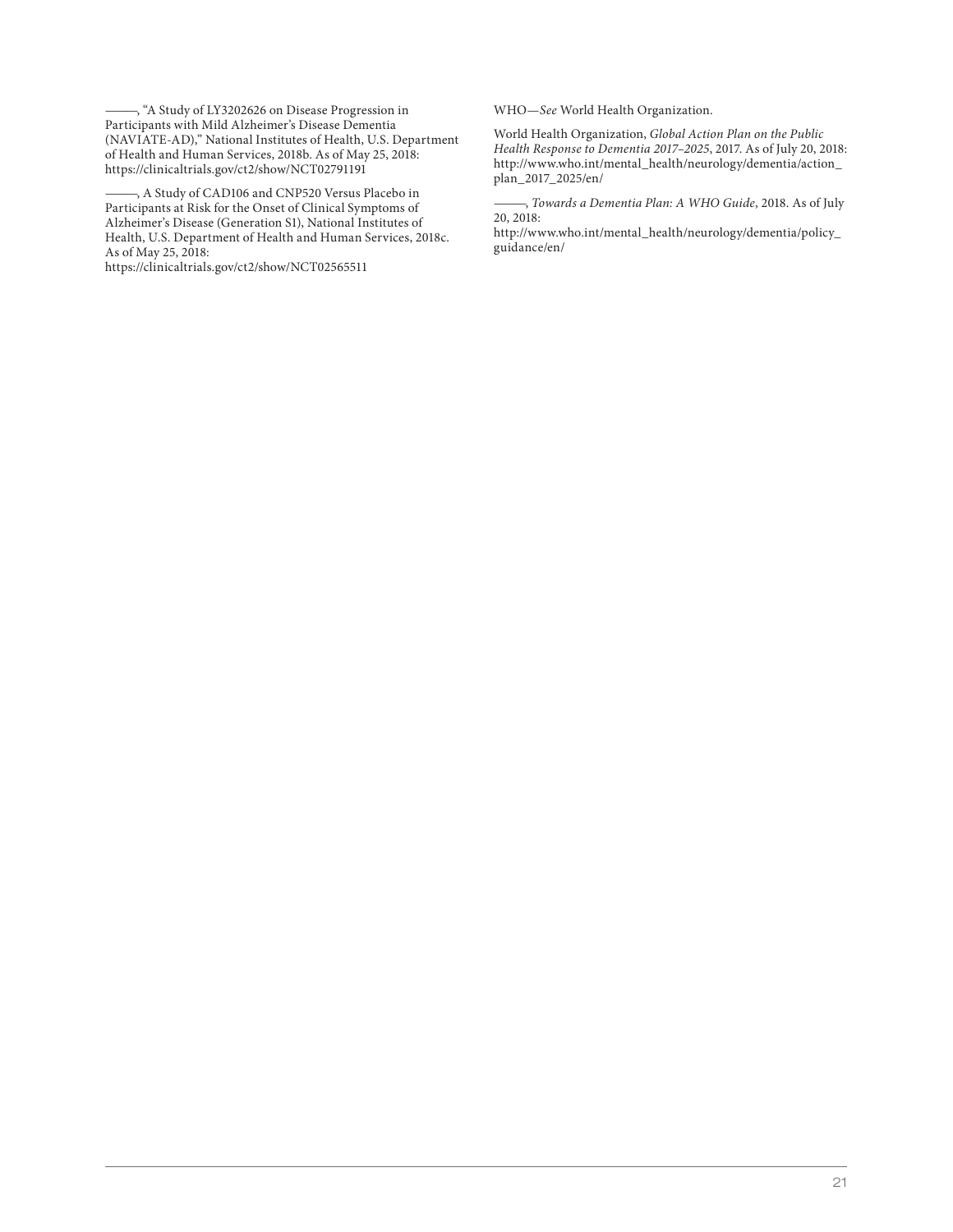## **Notes**

<sup>1</sup> The caseload would lessen after the prevalent cases are treated, as the number of patients who newly develop MCI (incident cases) each year would be a fraction of the prevalent cases. In this study, we focus on cases in six European countries, in which we estimate approximately 14.3 million individuals over age 55 currently have MCI and about 1.0 to 1.4 million incident cases of MCI will develop each year between 2020 and 2050, suggesting the long-term capacity would not need to be as high as the shortterm capacity needed when a new treatment is introduced.

<sup>2</sup> This assumption differs from our prior analysis in the United States, where a PET scan is the only currently Food and Drug Administration–approved modality for clinical use.

<sup>3</sup> Although we assume that 90 percent of biomarker tests could be conducted using CSF in each of the six countries in this analysis, there is within-country regional variation in the acceptability of using CSF for diagnostic testing.

<sup>4</sup> The evaluation of MCI patients may include a brain magnetic resonance imaging (MRI), which we do not assume to be constrained by capacity. Although the average number of consul-

tations per doctor varies across countries, cognitive assessment and diagnosis following standardized protocols could reduce the variation in length of visits. If fewer consultations per doctor are possible, then the capacity projections would be lower; see appendix Figure A.4 for an alternate low-capacity scenario.

<sup>5</sup> Although our convenience sample of experts from the six countries confirmed that general practitioners are trained to perform lumbar punctures in various settings, there is variability in acceptance and norms across and within countries.

<sup>6</sup> The actual treatment duration would depend on the results from later-stage clinical trials.

 $^7\,$  In our scenarios, we assume treatment reduces the relative risk of progression from MCI to Alzheimer's dementia by 50 percent. We refer to the difference in Alzheimer's dementia cases that occur with the treatment without any infrastructure constraints and those that occur without the treatment as "potentially avoidable" cases within a given time period. Although we refer to these cases as avoidable, in reality it is unknown whether a treatment would delay the progression of Alzheimer's disease for some time or prevent dementia from occurring.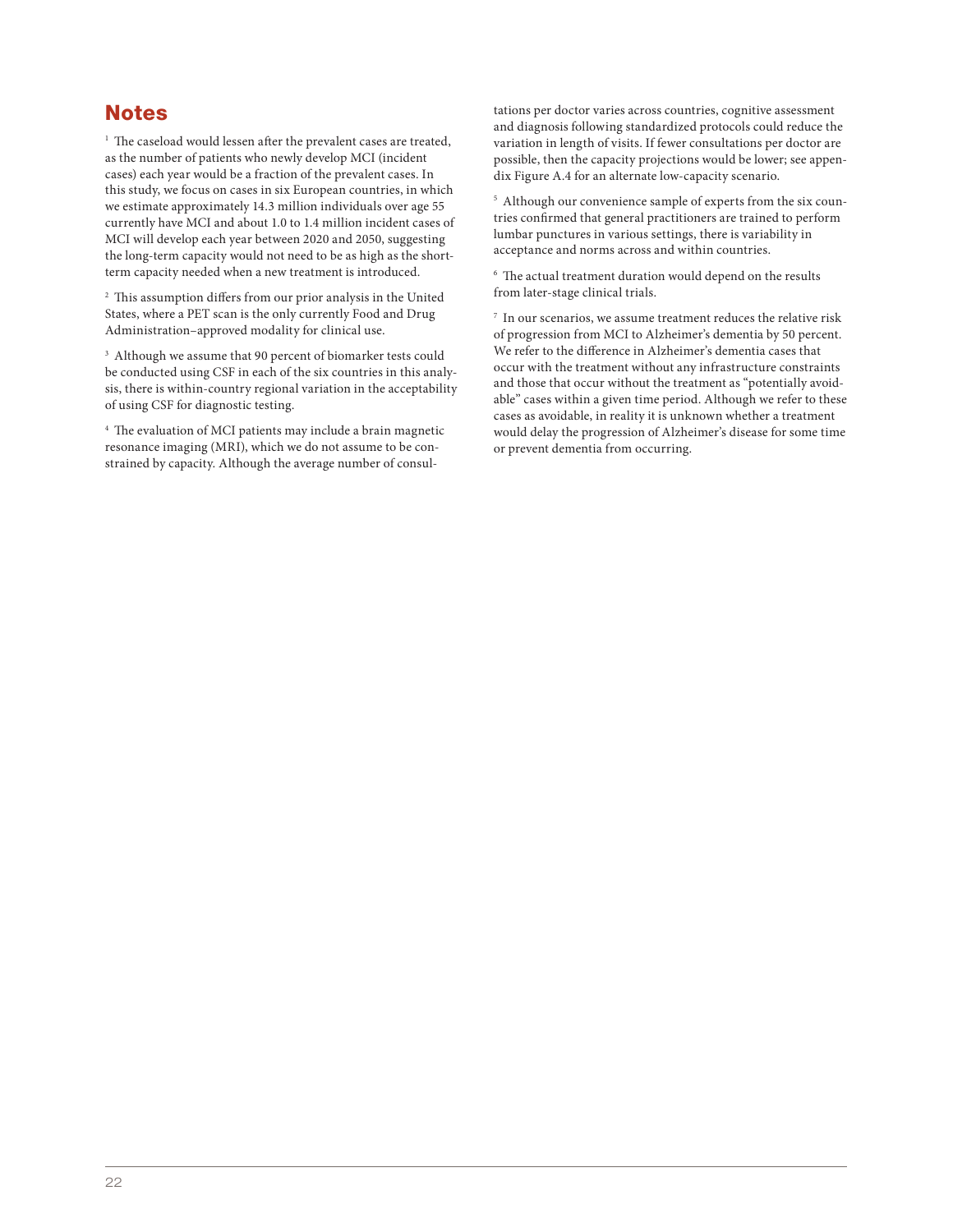## About the Authors

**Jakub P. Hlávka** is an assistant policy researcher at the RAND Corporation. His research addresses research and development investment by the public and private sector, the impacts of innovation in health care, and innovative financing approaches for high-cost medical treatments.

**Soeren Mattke** is the director of the Center for Improving Chronic Illness Care at the University of Southern California. Mattke is an expert in evaluating new technologies and products, as well as innovative approaches to organizing and delivering health care services, especially for chronic care.

**Jodi L. Liu** is an associate policy researcher at the RAND Corporation. Her research focuses on health care financing and payment policies and frequently uses simulation modeling to analyze effects on health care services, insurance coverage, and expenditures.